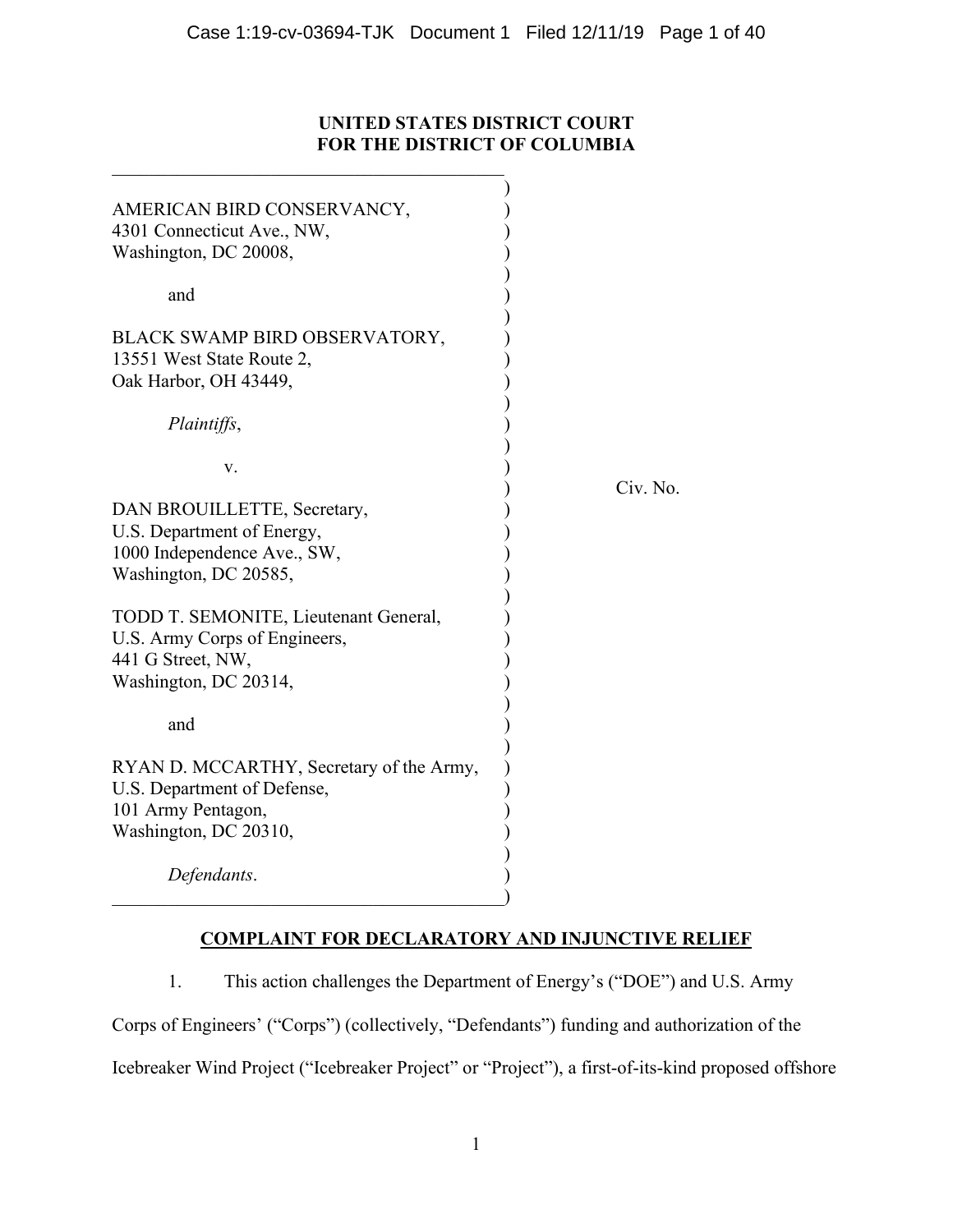#### Case 1:19-cv-03694-TJK Document 1 Filed 12/11/19 Page 2 of 40

wind energy facility in Lake Erie with a price tag in excess of \$40 million that is expressly intended to spur future development of offshore industrial wind energy in the Great Lakes Region and beyond.

2. The Icebreaker Project is without precedent in the United States. It will be the first commercial offshore freshwater wind energy project *ever* constructed in the U.S., and only the second offshore project of any kind constructed in the western hemisphere.

3. The Project is slated for construction in the heart of a formally designated Global Important Bird Area. By DOE's own estimate, it presents serious risks to millions of birds and bats per year that migrate through the Project area and/or utilize the biologically fertile waters of Lake Erie as feeding and breeding grounds.

4. Given both the precedent-setting nature of the Project, and its serious adverse impacts on an ecologically critical area, the decision to fund and authorize the Project warranted rigorous environmental scrutiny. Yet, rather than conduct the robust examination that federal law required for this groundbreaking project that will fundamentally transform this freshwater ecosystem and pave the way to a substantial expansion of wind turbines in the Great Lakes, DOE has instead willfully ignored inconvenient data and shirked its obligations under the National Environmental Policy Act ("NEPA"), 42 U.S.C. §§ 4321–4347.

5. The U.S. Fish and Wildlife Service ("FWS") is the federal agency with specialized expertise regarding wildlife and the biological threats associated with wind energy. Notwithstanding repeated calls from FWS for DOE to prepare an Environmental Impact Statement ("EIS") to evaluate the Icebreaker Project, DOE opted instead to review the Project using a far less rigorous Environmental Assessment ("EA"), and concluded from its truncated analysis that the Project would have no significant environmental impact.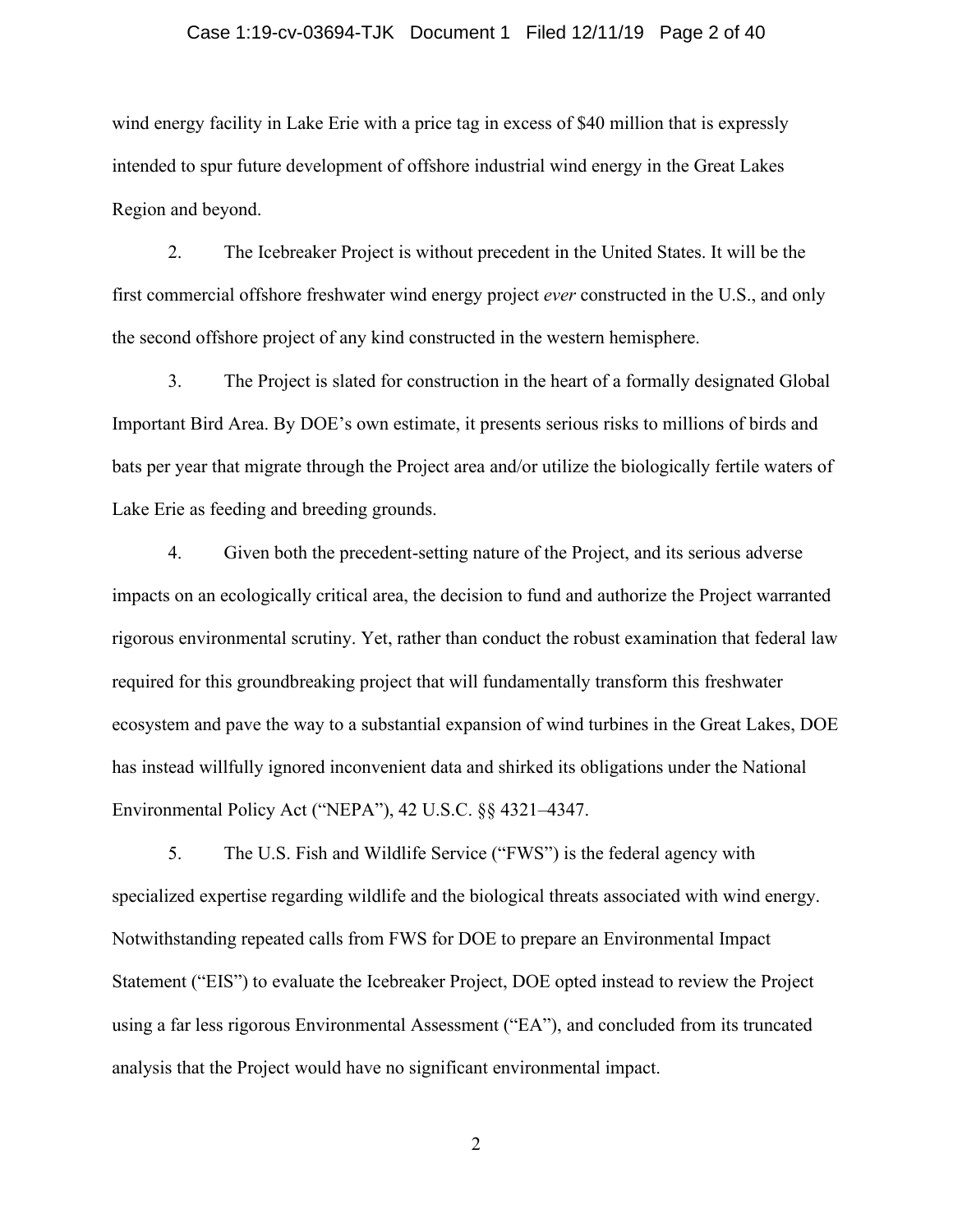#### Case 1:19-cv-03694-TJK Document 1 Filed 12/11/19 Page 3 of 40

6. Even setting aside that the Project cries out for an EIS, DOE's Final EA cannot pass muster under NEPA. Among other things, DOE failed to consider any alternatives to the Project that could have significantly minimized avian mortality and mitigated the Project's impacts. DOE's cursory review fails under the terms of the statute and its implementing regulations and falls far short of DOE's duty to take a "hard look" at the full implications of its decision and alternatives to it.

7. DOE's rush to fund the Icebreaker Project, along with its token consideration of its impacts, also contaminated the Corps' environmental analysis of the Project. Indeed, in permitting the Project under Section 404 of the Clean Water Act ("CWA"), 33 U.S.C. § 1344, the Corps relied on data that FWS criticized as incomplete and flawed to conclude that Project construction is in the public's best interest. Additionally, far from giving serious consideration to whether the Project is the least environmentally damaging practicable alternative (a finding the Corps is legally required to make on the basis of clear and convincing evidence before it may grant a Section 404 permit), the Corps examined only the two alternatives presented in the Final EA—i.e., to fund the project or not. These flawed and cursory analyses cannot satisfy the Corps' duties under the CWA.

8. This precedential project, that is expressly intended to serve as the benchmark for over a thousand future offshore turbines in Lake Erie, cannot be permitted to proceed on the basis of fatally flawed environmental review processes. Accordingly, the Court should hold that Defendants' inadequate environmental evaluation of the Project violates NEPA, the CWA, and the Administrative Procedure Act ("APA").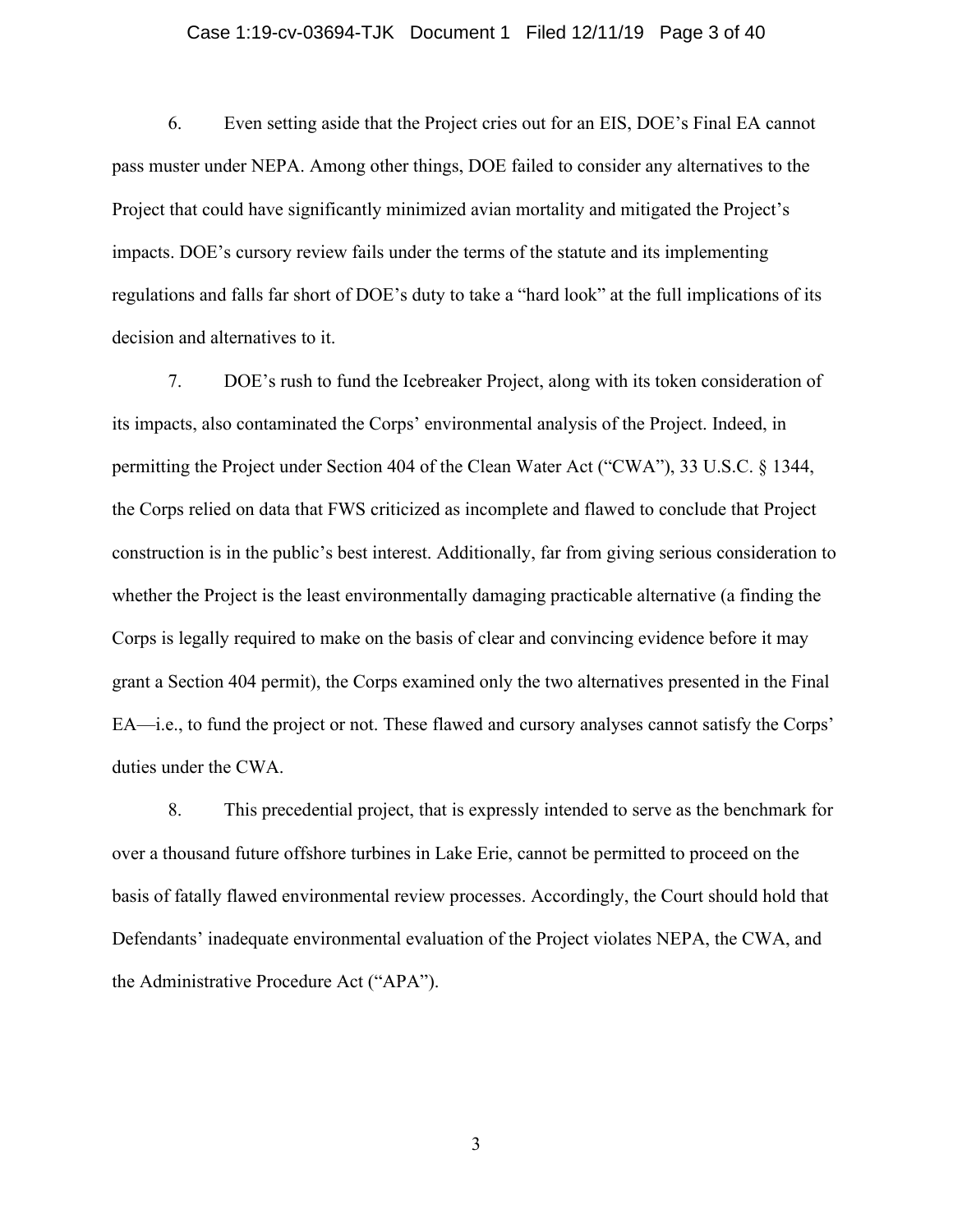#### **JURISDICTION**

9. This Court has jurisdiction over this action under 28 U.S.C. § 1331 (federal question) and 28 U.S.C. § 1346 (United States as a defendant).

#### **PARTIES**

10. Plaintiff American Bird Conservancy ("ABC") is a national non-profit membership organization whose mission is to conserve native birds and their habitats throughout the Americas. Its principal offices are in Washington, D.C. and The Plains, Virginia. Founded in 1994, ABC works to reduce threats to birds from habitat destruction; collisions with buildings, communication towers, and wind turbines; predation by non-native species such as feral cats; and toxins such as hazardous pesticides and lead. ABC seeks to achieve these objectives through scientific research and analysis; advocating for bird conservation at the local, state, regional, and federal levels; forming bird conservation partnerships; and pressing for regulatory changes to address these threats effectively.

11. ABC's "Bird-Smart Wind Energy Program" addresses the threats from wind energy development that do not adequately consider potential impacts on birds, especially those deemed "Threatened" or "Endangered" under the Endangered Species Act ("ESA"), and important bird habitats. ABC supports the development of wind power and other renewable energy resources, but it recognizes a vital public interest in ensuring that they do not needlessly place birds at risk. The rapid development of the wind industry and proliferation of massive wind turbines has already posed a serious threat to eagles, other migratory birds, and other wildlife. This is particularly true in ecologically sensitive locations and other areas where wind energy projects are likely to kill large numbers of migratory birds and other wildlife, or destroy and otherwise disrupt their habitat. Accordingly, "Bird-Smart" wind energy is an important part of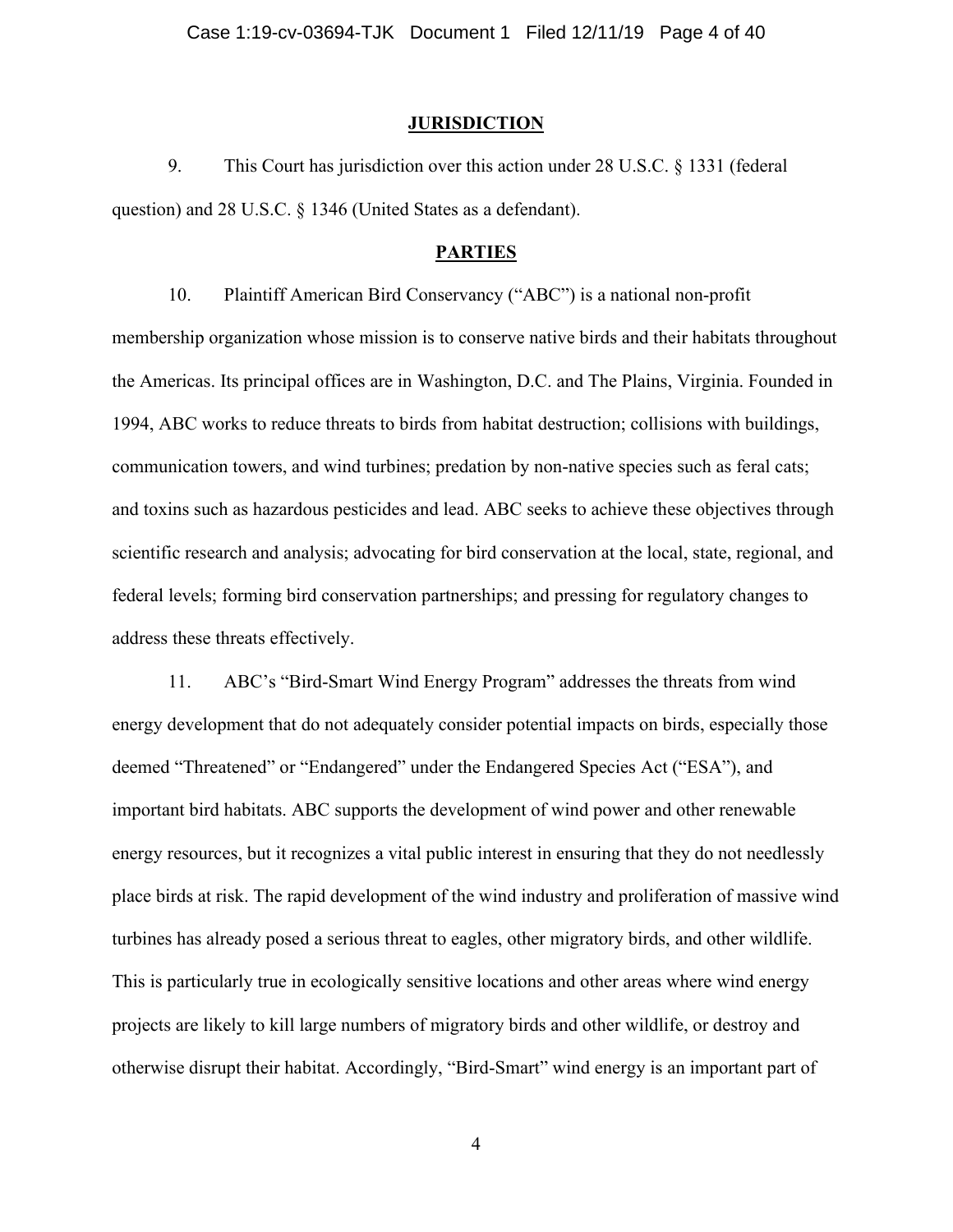#### Case 1:19-cv-03694-TJK Document 1 Filed 12/11/19 Page 5 of 40

the renewable energy solution to climate change, and requires careful site selection, effective operational and compensatory mitigation, and ongoing bird mortality monitoring.

12. ABC regularly submits comments during federal regulatory processes applicable to wind energy projects, both with regard to general policies bearing on wind power and bird impacts, and on individual projects and permit decisions that pose excessive threats to birds. ABC submitted extensive comments on DOE's proposal to fund the Icebreaker Project. If allowed to proceed, the Project will impair the interests of ABC and its members who observe, study, enjoy, and otherwise derive scientific, recreational, aesthetic and other benefits from birds in the area where the Icebreaker Project turbines will be built. In addition, construction of the Icebreaker Project turbines will establish a precedent that significantly increases the risk that other wind power projects, including those currently under consideration, will in fact be constructed in major migratory bird corridors and in locations occupied by ESA-listed species and bald and golden eagles. The expansion of wind power in this area of vital importance to migratory birds impairs the interests of ABC members, ABC officers, and staff who view birds in the vicinity of the proposed turbines for recreational, scientific, aesthetic, and other purposes.

13. Plaintiff Black Swamp Bird Observatory ("BSBO") is a nonprofit membership organization focused on promoting conservation through birding in Ohio on the shores of Lake Erie and adjacent to the Lake Erie Central Basin Important Bird Area. It was founded in 1992 by biologists studying bird migration who recognized the need for an organization to help disseminate their research findings. BSBO's long-term research projects have helped to develop a greater understanding of bird migration and the habitat needs of songbirds, raptors, shorebirds, and rails. BSBO data have been used to assist both private and governmental land owners in better managing their properties for migratory bird species.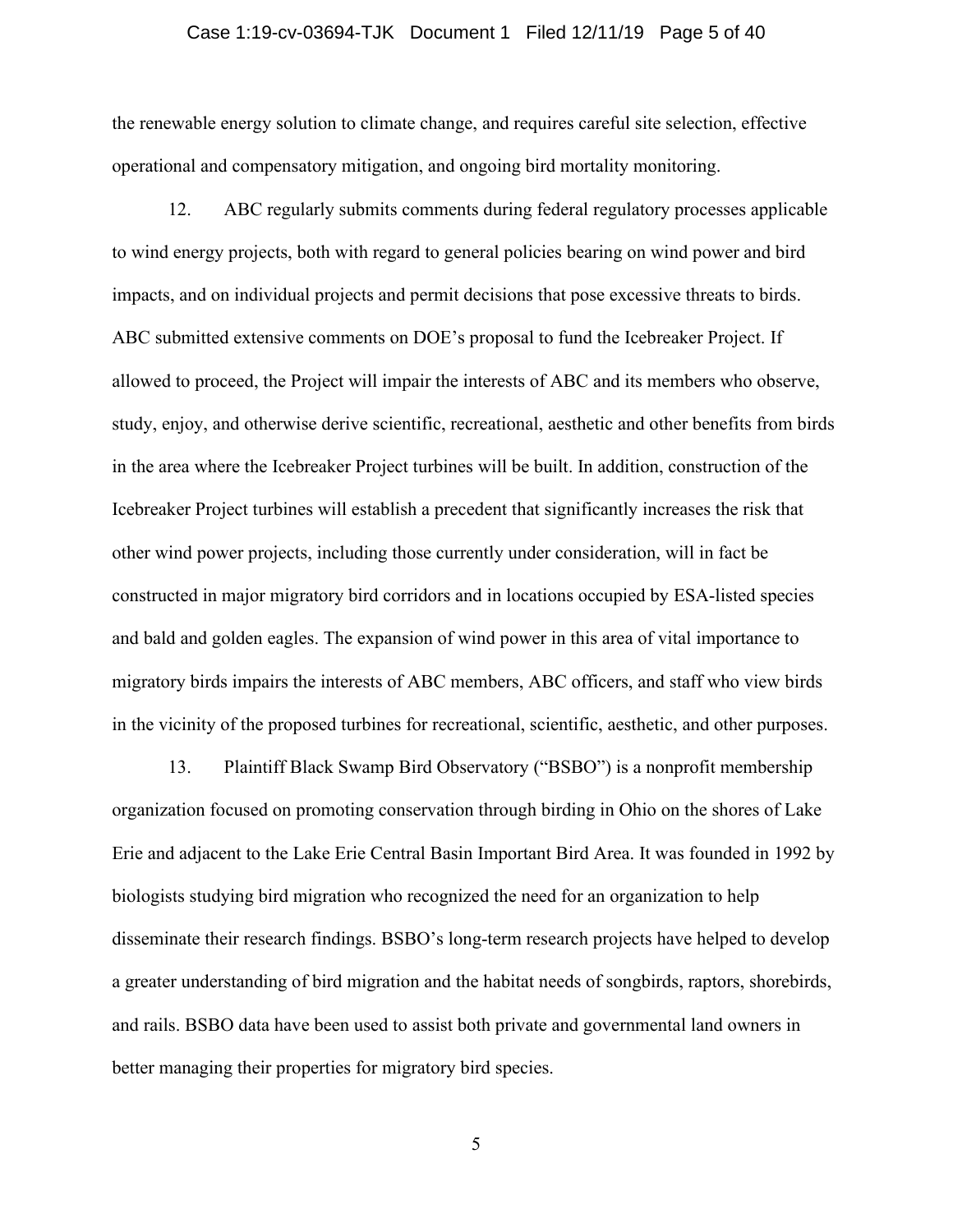#### Case 1:19-cv-03694-TJK Document 1 Filed 12/11/19 Page 6 of 40

14. BSBO's education and outreach programs have received national accolades. Its strong focus on youth education is highlighted by its Wetland Investigation Network program, which offers students in grades K-12 a day-long exploration of the entire marsh ecosystem. Its highly-acclaimed Ohio Young Birders Club for youth ages 12-18 encourages and educates young conservation leaders and serves as a model program for many other state-wide youth birding clubs.

15. BSBO also promotes conservation and economic development through birding by hosting The Biggest Week in American Birding—an annual ten-day birding festival coinciding with the peak of songbird migration in early May. The event raises awareness and appreciation for birds and habitat conservation, and also markets this unique migratory area to birders around the world. In 2019 alone, 90,000 birders from all 50 states and 52 countries visited the area just to watch birds, spending more than \$40 million in the area from mid-April to mid-May.

16. If allowed to proceed, the Icebreaker Project will impair the interests of BSBO and its members who observe, study, enjoy, and otherwise benefit from birds that reside in or migrate through the area where the Project will be built and will kill, disturb, and/or harass birds in this unique migratory area. The Project will also harm BSBO and its members by establishing a precedent that will significantly increase the risk that wind power projects, including those currently under consideration, will in fact be constructed in major migratory bird corridors and in locations occupied by migratory birds, ESA-listed species, and bald and golden eagles. The construction of the Icebreaker Project, which will kill many migratory songbirds and raptors, will directly impair the interests of BSBO members, BSBO officers, and staff who view birds for recreational, scientific, aesthetic, and other purposes.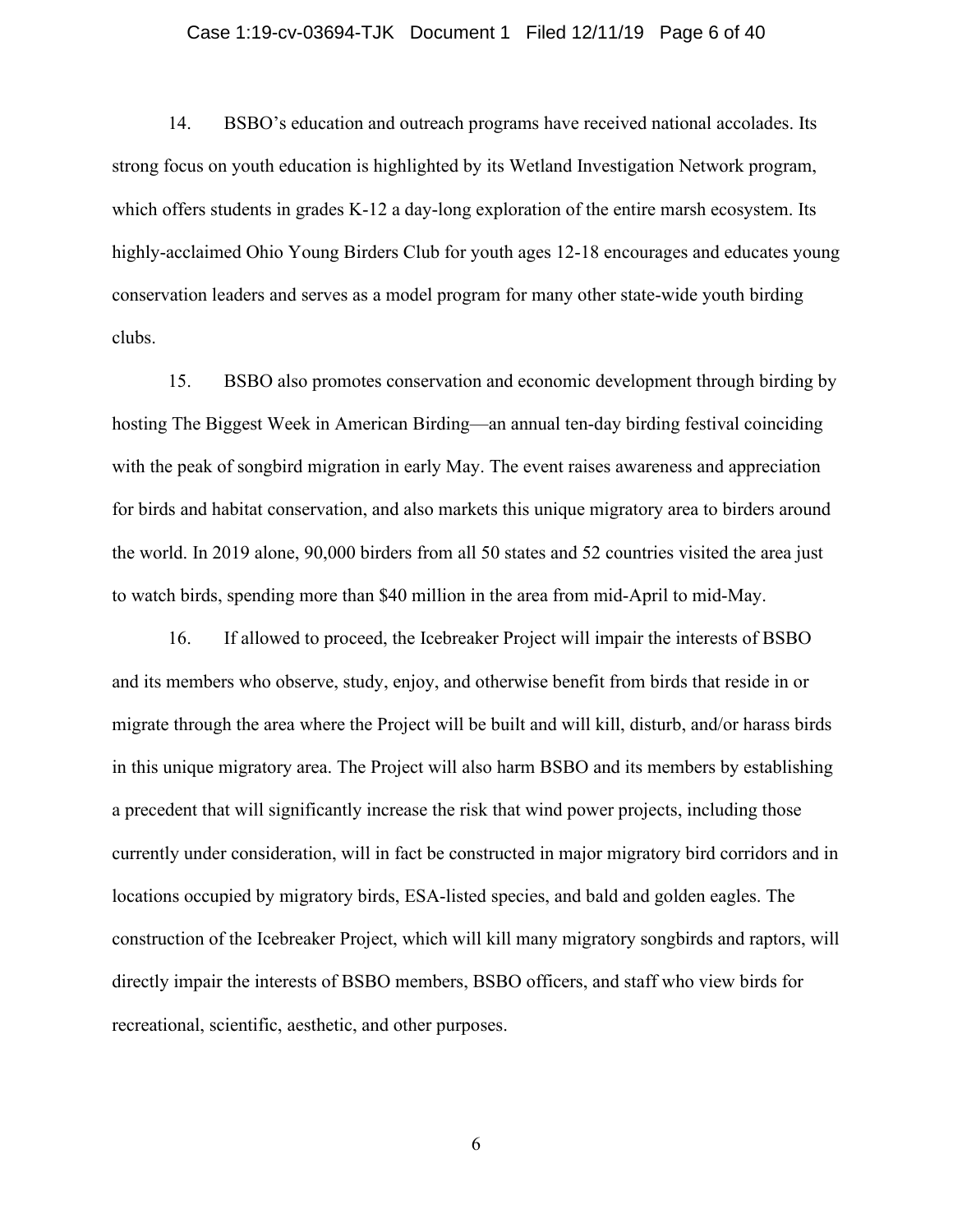#### Case 1:19-cv-03694-TJK Document 1 Filed 12/11/19 Page 7 of 40

17. Defendant Dan Brouillette is the Secretary of DOE and is directly responsible for the supervision, management, and control of DOE. Accordingly, he is ultimately responsible for overseeing DOE's decision challenged in this action and is sued solely in his official capacity.

18. Defendant Todd T. Semonite is the Lieutenant General of the Corps and is directly responsible for the supervision, management, and control of the Corps. Accordingly, he is responsible for overseeing the Corps' decision challenged in this action and is sued solely in his official capacity

19. Defendant Ryan D. McCarthy is the Secretary of the Army and is ultimately responsible for overseeing the work of the Corps, an agency within the Department of the Army. He is sued solely in his official capacity.

#### **STATUTORY AND REGULATORY FRAMEWORK**

#### **A. The National Environmental Policy Act**

20. NEPA is the "basic national charter for protection of the environment." 40 C.F.R. § 1500.1(a). Its purposes are to "help public officials make decisions that are based on understanding of environmental consequences, and to take actions that protect, restore, and enhance the environment," and to "insure that environmental information is available to public officials and citizens before decisions are made and before actions are taken." *Id.* § 1500.1(b), (c).

21. The Council on Environmental Quality ("CEQ")—an agency within the Executive Office of the President—has promulgated regulations implementing NEPA, *see* 40 C.F.R. §§ 1500–1508, which are "binding on all federal agencies." *Id.* § 1500.3.

22. To accomplish its underlying goals, NEPA requires federal agencies to prepare a "detailed statement"—i.e., an EIS—for all "major federal actions significantly affecting the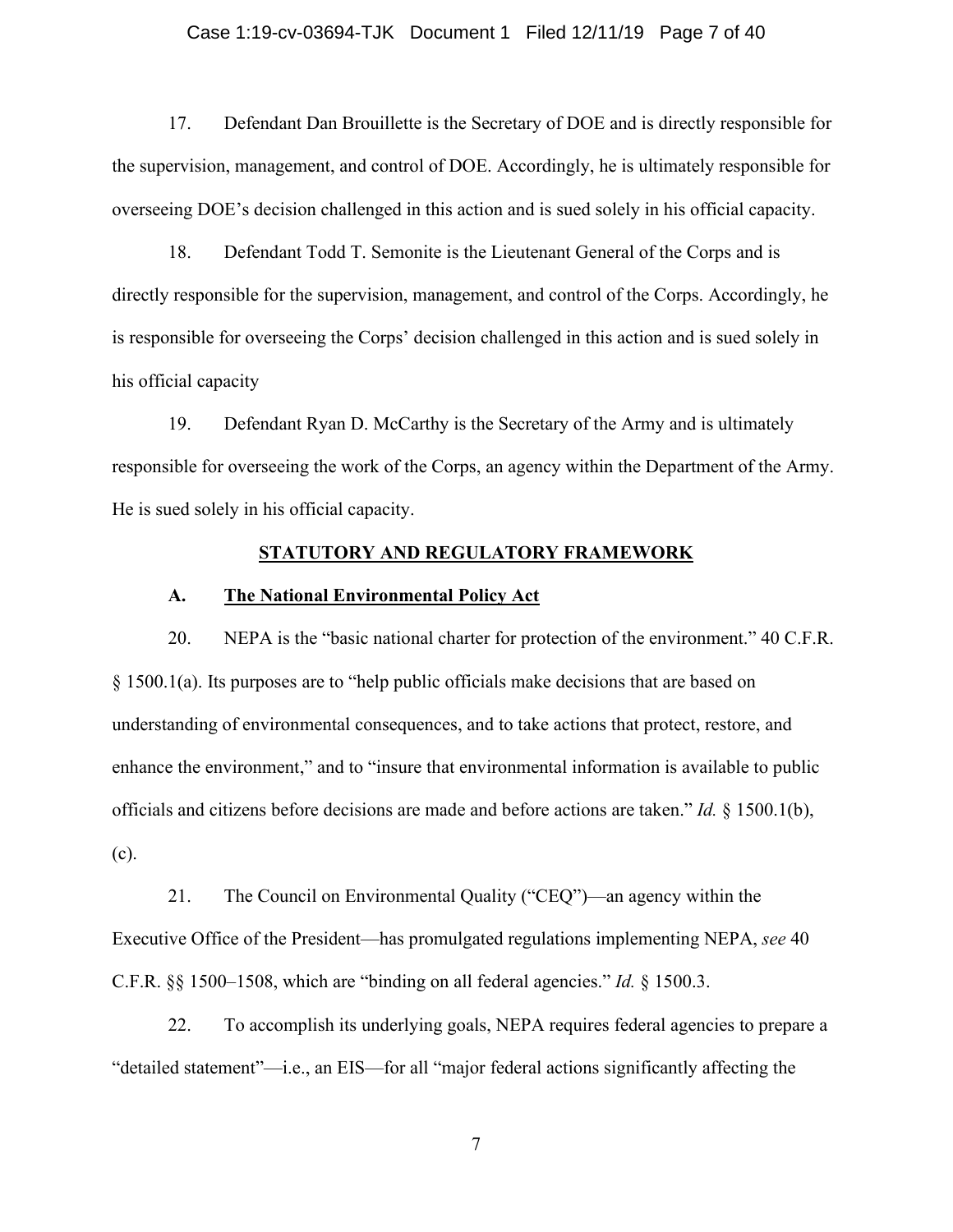#### Case 1:19-cv-03694-TJK Document 1 Filed 12/11/19 Page 8 of 40

quality of the human environment." 42 U.S.C. § 4332(c). An EIS must describe (1) "the environmental impact of the proposed action," (2) "the adverse environmental effects which cannot be avoided," and (3) "alternatives to the proposed action." 42 U.S.C.  $\S$  4332(C)(i)–(iii). By definition, the environmental impacts that require analysis under NEPA are far broader than just those affecting the ecosystem itself; such effects include "ecological (such as the effects on natural resources and on the components, structures, and functioning of affected ecosystems), aesthetic, historic, cultural, economic, social, or health" impacts. 40 C.F.R. § 1508.8(b).

23. Each EIS must consider the underlying federal "purpose and need" for the proposed action, and "rigorously explore and objectively evaluate" the environmental impacts of "*all* reasonable alternatives" to the proposed action. 40 C.F.R. §§ 1502.13, 1502.14 (emphasis added). NEPA further provides that agencies "shall . . . study, develop, and describe appropriate alternatives to recommended courses of action in any proposal which involves unresolved conflicts concerning alternative uses of available resources." 42 U.S.C. § 4332(E). CEQ has deemed the alternatives analysis "the heart" of the NEPA process because it "present[s] the environmental impacts of the proposal and the alternatives in comparative form, thus sharply defining the issues and providing a clear basis for choice among options by the decisionmaker and the public." 40 C.F.R. § 1502.14.

24. NEPA requires that, in evaluating the alternatives of a proposed action, agencies take a "hard look" at the effects of the proposed action as compared to all reasonable alternatives. *See* 40 C.F.R. §§ 1502.1, 1502.16. The EIS must assess the direct, indirect, and cumulative impacts of the proposed action, including adverse environmental effects that cannot be avoided. *Id.* § 1508.25. Direct effects are those "caused by the action and occur at the same time and place," while indirect effects are those "caused by the action" that occur "later in time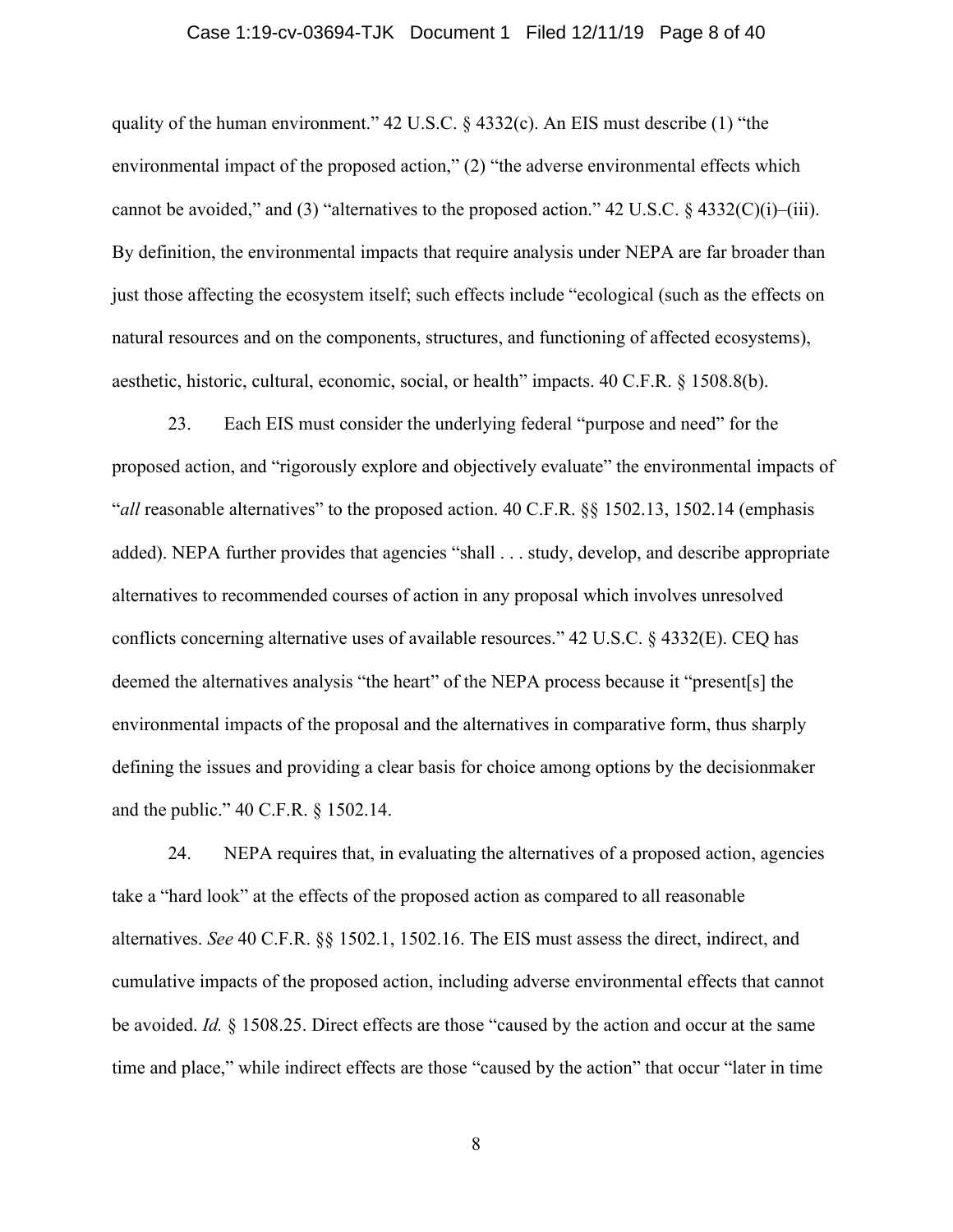#### Case 1:19-cv-03694-TJK Document 1 Filed 12/11/19 Page 9 of 40

or farther removed in distance, but are still reasonably foreseeable." *Id.* § 1508.8. Cumulative impacts are those that result from the "incremental impact[s]" of the proposed action when added to the impacts of other past, present, and reasonably foreseeable future actions, whether undertaken by other federal agencies or private third parties. *Id.* § 1508.7. "Cumulative impacts can result from individually minor but collectively significant actions taking place over a period of time." *Id.*

25. To aid in determining whether an EIS is required, the agency may prepare an EA that analyzes the environmental impacts of the proposed action as well as its alternatives. 40 C.F.R. §§ 1501.4(c), 1508.9. Although less rigorous than an EIS, an EA must "include brief discussions" analyzing direct, indirect, and cumulative impacts of the proposed action, as well as alternatives to the action. *Id.* § 1508.9.

26. In determining whether an EIS is required, an agency must consider whether the proposed action has a "significant" effect on the human environment. 40 C.F.R. § 1508.27. The "significance" determination is based on numerous factors, including the "[u]nique characteristics of the geographic area such as proximity to historic or cultural resources, park lands, prime farmlands, wetlands, wild and scenic rivers, or ecologically critical areas," "the degree to which the effects on the quality of the human environment are likely to be highly controversial," "[t]he degree to which the possible effects on the human environment are highly uncertain or involve unique or unknown risks," and "[t]he degree to which the action may establish a precedent for future actions with significant effects." *Id.* § 1508.27(b). The presence of any one of these factors requires the preparation of an EIS.

27. If, in the course of preparing the EA, the agency determines that an EIS is not required, it must issue a Finding of No Significant Impact ("FONSI") explaining the reasons why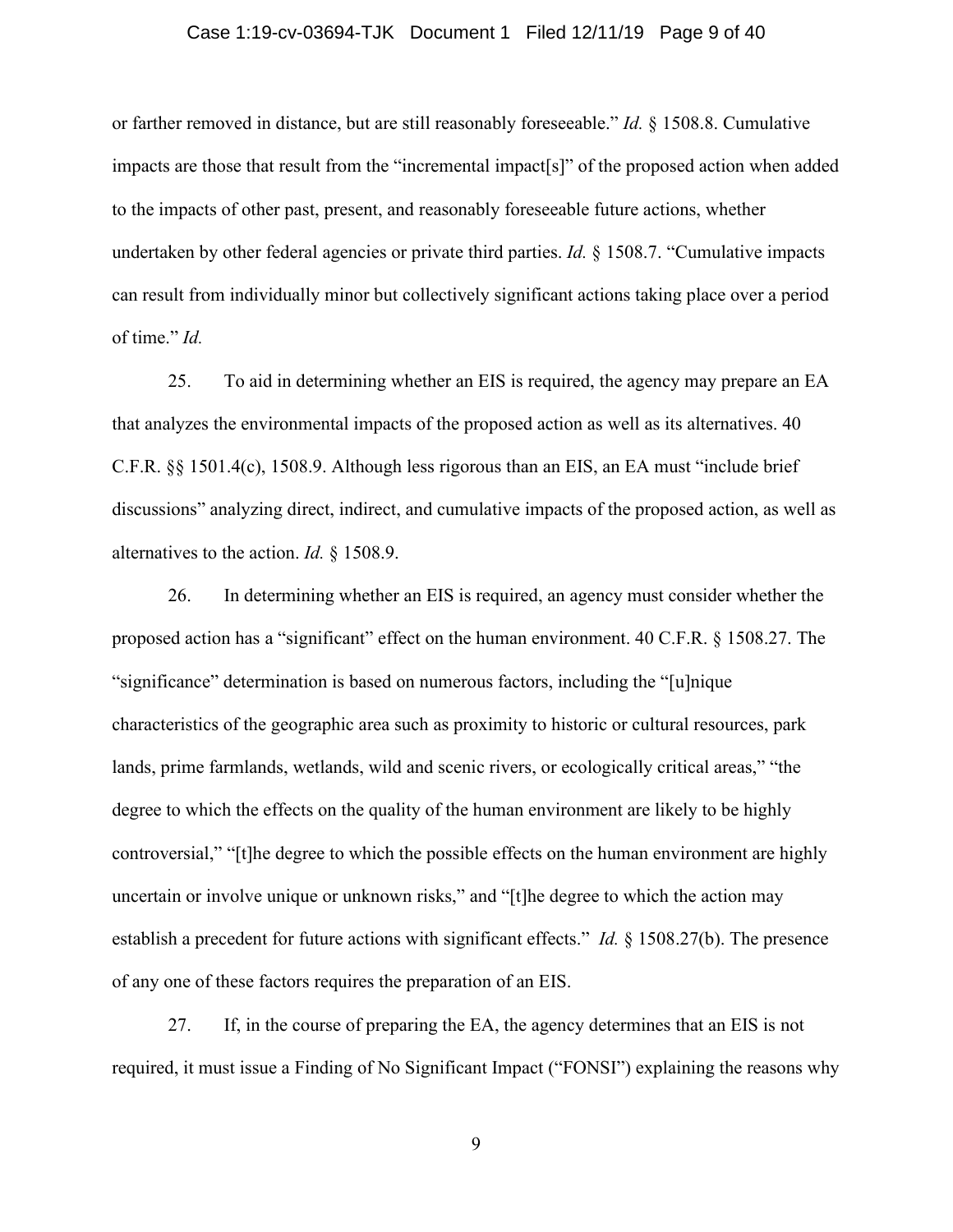#### Case 1:19-cv-03694-TJK Document 1 Filed 12/11/19 Page 10 of 40

the agency has determined that its proposed action "will not have a significant impact" on the environment. 40 C.F.R. § 1508.13.

28. Public disclosure of information concerning an agency's proposed action, its impacts, and reasonable alternatives to the action is central to NEPA's statutory and regulatory scheme, regardless of whether an agency prepares an EIS or an EA. The CEQ regulations require that federal agencies "shall to the fullest extent possible . . . encourage and facilitate public involvement in decisions which affect the quality of the human environment," and require agencies to "[m]ake diligent efforts to involve the public in preparing and implementing their NEPA procedures." *Id*. §§ 1500.2, 1506.6(a). Thus, "NEPA procedures must insure that environmental information is available to public officials and citizens before decisions are made and before actions are taken." *Id.* § 1500.1(b). In short, "[a]ccurate scientific analysis, expert agency comments, and public scrutiny are essential to implementing NEPA." *Id.*

### **B. The Clean Water Act and Rivers and Harbors Act**

29. The CWA is designed to "restore and maintain the chemical, physical and biological integrity of the Nation's waters." 33 U.S.C. § 1251(a). The CWA generally prohibits the discharge of pollutants, including dredged and fill material, into the waters of the United States unless authorized by a permit. *See id.* § 1311(a). The term "discharge of fill material" is defined as "the addition of fill material into the waters of the United States" or the placement of fill necessary for the construction of any structure in the waters of the United States. 33 C.F.R. §§ 323.2(f), 323.3(c); 40 C.F.R. § 232.2.

30. Section 404 of the CWA authorizes the Corps to issue permits for the discharge of dredge or fill material into waters of the United States. 33 U.S.C. § 1344. The Corps adopted regulations, known as the "public interest" factors, to implement its permitting authority. 33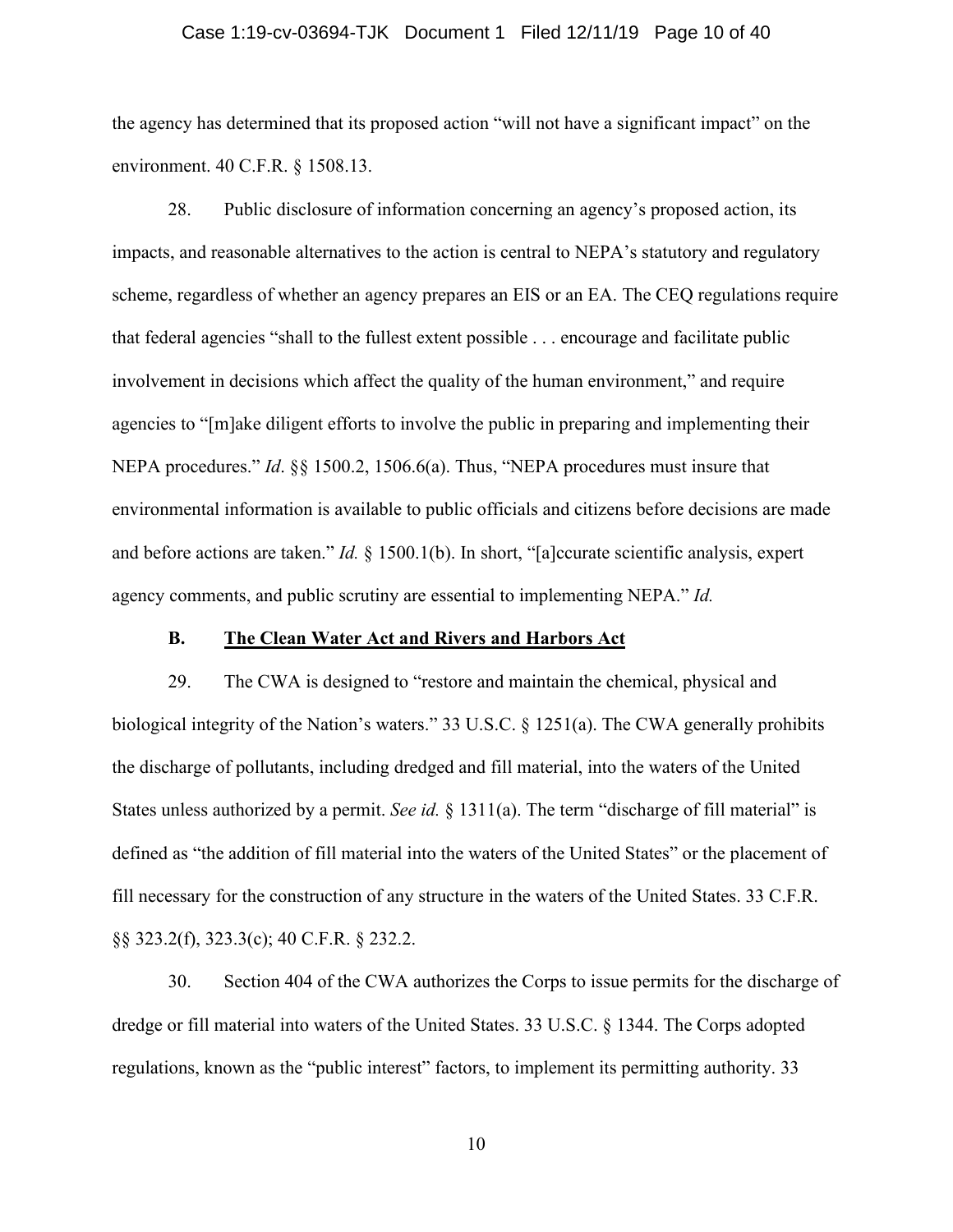#### Case 1:19-cv-03694-TJK Document 1 Filed 12/11/19 Page 11 of 40

C.F.R. § 320. "Evaluation of the probable impact which the proposed activity may have on the public interest requires a careful weighing of all those factors which become relevant in each particular case. The benefits which reasonably may be expected to accrue from the proposal must be balanced against its reasonably foreseeable detriments. The decision whether to authorize a proposal, and if so, the conditions under which it will be allowed to occur, are therefore determined by the outcome of this general balancing process." *Id.* § 320.4(a)(1). The Corps must consider a broad range of potential relevant impacts as part of its public interest review, including "conservation, economics, aesthetics, general environmental concerns, . . . fish and wildlife values, flood hazards, floodplain values, land use, navigation, shore erosion and accretion, recreation, . . . water quality, energy needs, safety, . . . and, in general, the needs and welfare of the people." *Id.*

31. In addition, the Environmental Protection Agency ("EPA") has promulgated regulations, known as the "404(b)(1) Guidelines," for Section 404 permits. 33 U.S.C. § 1344(b)(1); 33 C.F.R. § 320.2(f). A permit must be denied if it is contrary to the public interest or does not comport with the Section 404(b)(1) Guidelines. 33 C.F.R. §§ 320.4, 323.6; 40 C.F.R. §§ 230.10, 230.12.

32. To ensure that these mandatory CWA requirements are satisfied, the Corps must fully evaluate the direct, secondary, and cumulative impacts of the proposed activity, including impacts to aesthetics, recreation, and fish and wildlife. *See, e.g.*, 33 C.F.R. §§ 320.4(a)(1), 336.1(c)(8) (fish and wildlife); 40 C.F.R. §§ 230.11(a)-(h), 230.20-23 (aquatic ecosystem), 230.31 (fish and wildlife), 230.51 (recreational and commercial fisheries), 230.52 (water-related recreation), 230.53 (aesthetics). The Corps must also set forth its findings in writing on the short-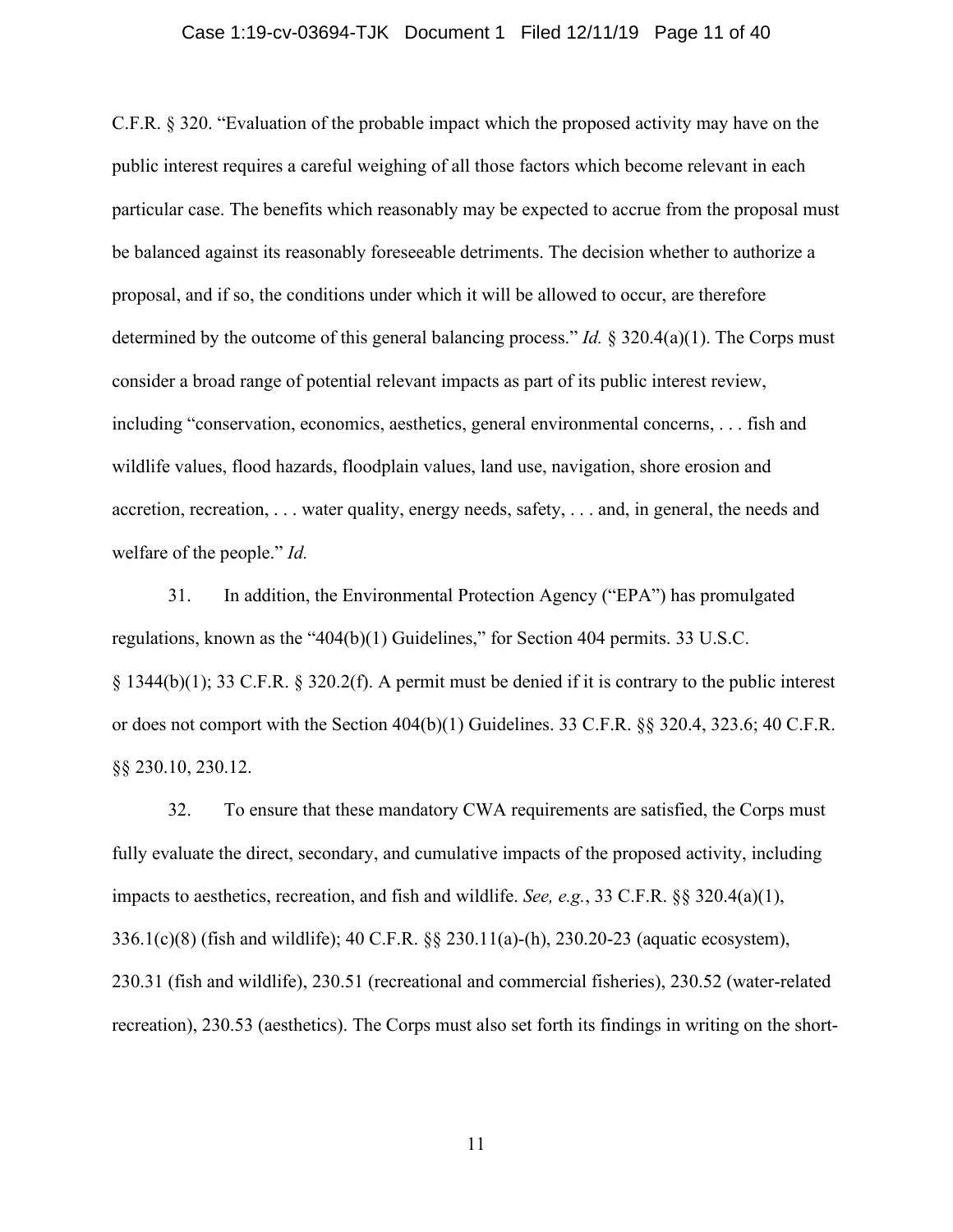#### Case 1:19-cv-03694-TJK Document 1 Filed 12/11/19 Page 12 of 40

term and long-term effects of the discharge of dredge or fill activities, as well as compliance or non-compliance with the restrictions on discharge. 40 C.F.R. §§ 230.11, 230.12(b).

33. EPA's 404(b)(1) Guidelines prohibit the Corps from authorizing an application for dredge and fill activities if there is a practicable alternative which would have less adverse impacts on the aquatic ecosystem. *See* 40 C.F.R. §§ 230.10(a), 230.12(a)(3)(i). In analyzing the relative impacts between the proposed action and alternatives to determine which option constitutes the least damaging action, the Corps must examine impacts to "[w]ildlife associated with aquatic ecosystems [such as] transient mammals, birds, reptiles, and amphibians," as well as the potential "loss or change of breeding and nesting areas, escape cover, travel corridors, and preferred food sources for resident and transient wildlife species associated with the aquatic ecosystem." *Id.* § 230.32(a), (b). Practicable alternatives are those alternatives that are "available and capable of being done after taking into consideration cost, existing technology, and logistics in light of overall project purposes." *Id.* § 230.10(a)(2). "Fundamental to [404(b)(1)] Guidelines is the precept that dredged or fill material should not be discharged into the aquatic ecosystem, unless it can be demonstrated that such a discharge will not have an unacceptable adverse impact either individually or in combination with known and/or probable impacts of other activities affecting the ecosystems of concern." *Id.* § 230.1(c).

34. Whereas a CWA permit is required to discharge dredge or fill material, to maintain a structure in navigable waters the Corps must issue a permit under Section 10 of the Rivers and Harbors Act ("RHA"). *See* 33 U.S.C. § 403. The Corps often issues a single permit authorizing a project under both the Clean Water Act and the Rivers and Harbors Act.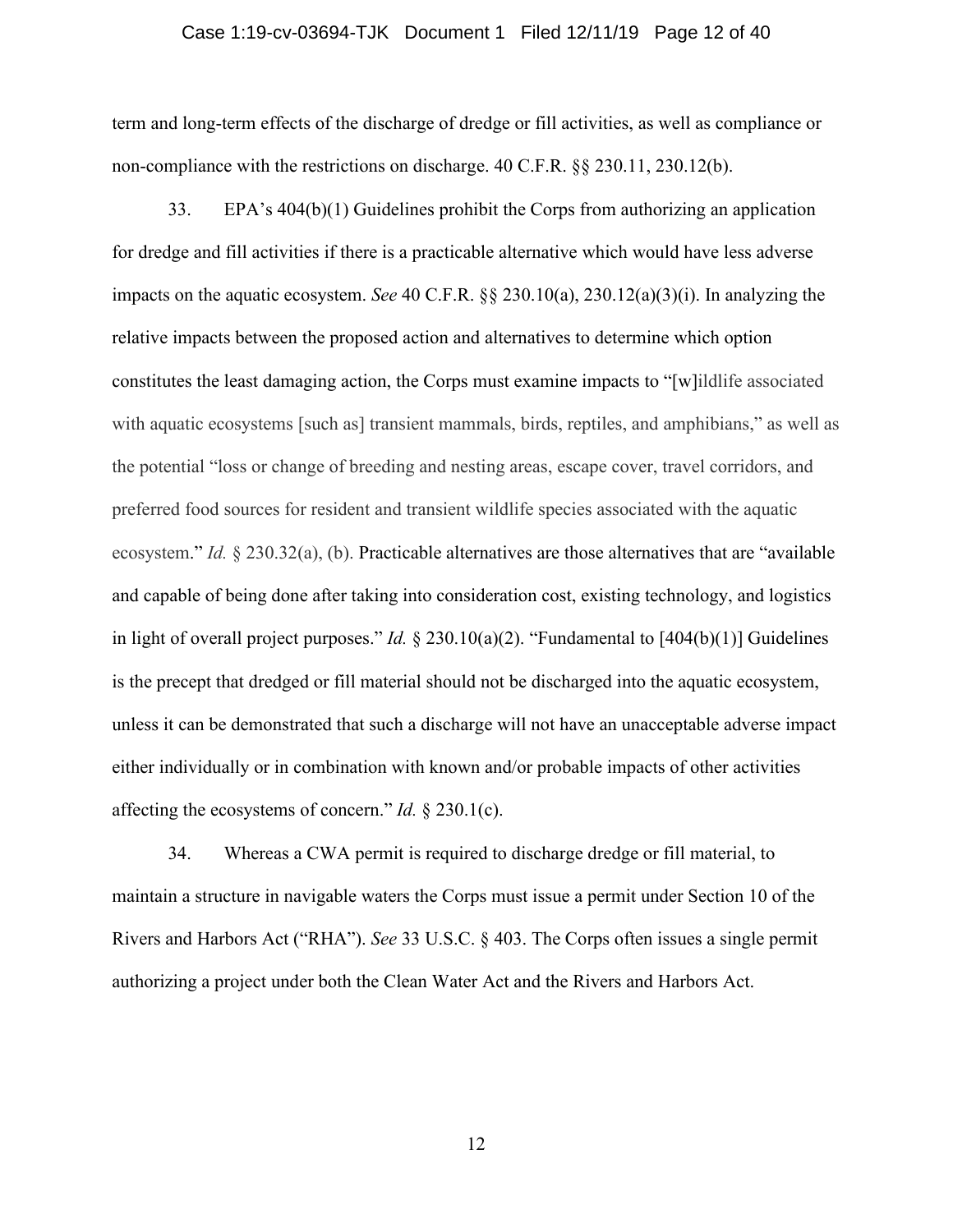# **C. The Administrative Procedure Act**

35. Under the APA, a reviewing court "shall" set aside agency actions, findings, or conclusions when they are arbitrary, capricious, an abuse of discretion, or otherwise not in accordance with law, or when they are adopted "without observance of procedure required by law." 5 U.S.C. § 706(2)(A), (D). An agency action is arbitrary and capricious if the agency "relied on factors which Congress has not intended it to consider, entirely failed to consider an important aspect of the problem, offered an explanation for its decision that runs counter to the evidence before the agency," or if the agency's decision "is so implausible that it could not be ascribed to a difference in view or the product of agency expertise." *Motor Vehicle Mfr. Ass'n v. State Farm Mut. Auto. Ins. Co.*, 463 U.S. 29, 43 (1983).

### **FACTS GIVING RISE TO PLAINTIFFS' CLAIMS**

#### **A. Background**

36. On February 7, 2011, DOE, in conjunction with the Department of Interior ("DOI"), released the National Offshore Wind Strategy ("2011 Strategy"), outlining actions those agencies would pursue "to promote and accelerate responsible commercial offshore wind development in the U.S. in both federal and state waters." A critical component of the 2011 Strategy is the Offshore Wind Innovation and Demonstration Initiative, which includes a mechanism for funding "Advanced Technology Demonstrations." According to DOE, the primary goal of Advanced Technology Demonstrations is "to support the installation of offshore wind turbines in U.S. waters in the most rapid and responsible manner possible." In 2016, DOE and DOI revised the National Offshore Wind Strategy ("2016 Strategy") to include three additional objectives: (1) "Reducing the costs and technical risks associated with domestic offshore wind development"; (2) "Supporting stewardship of U.S. waters by providing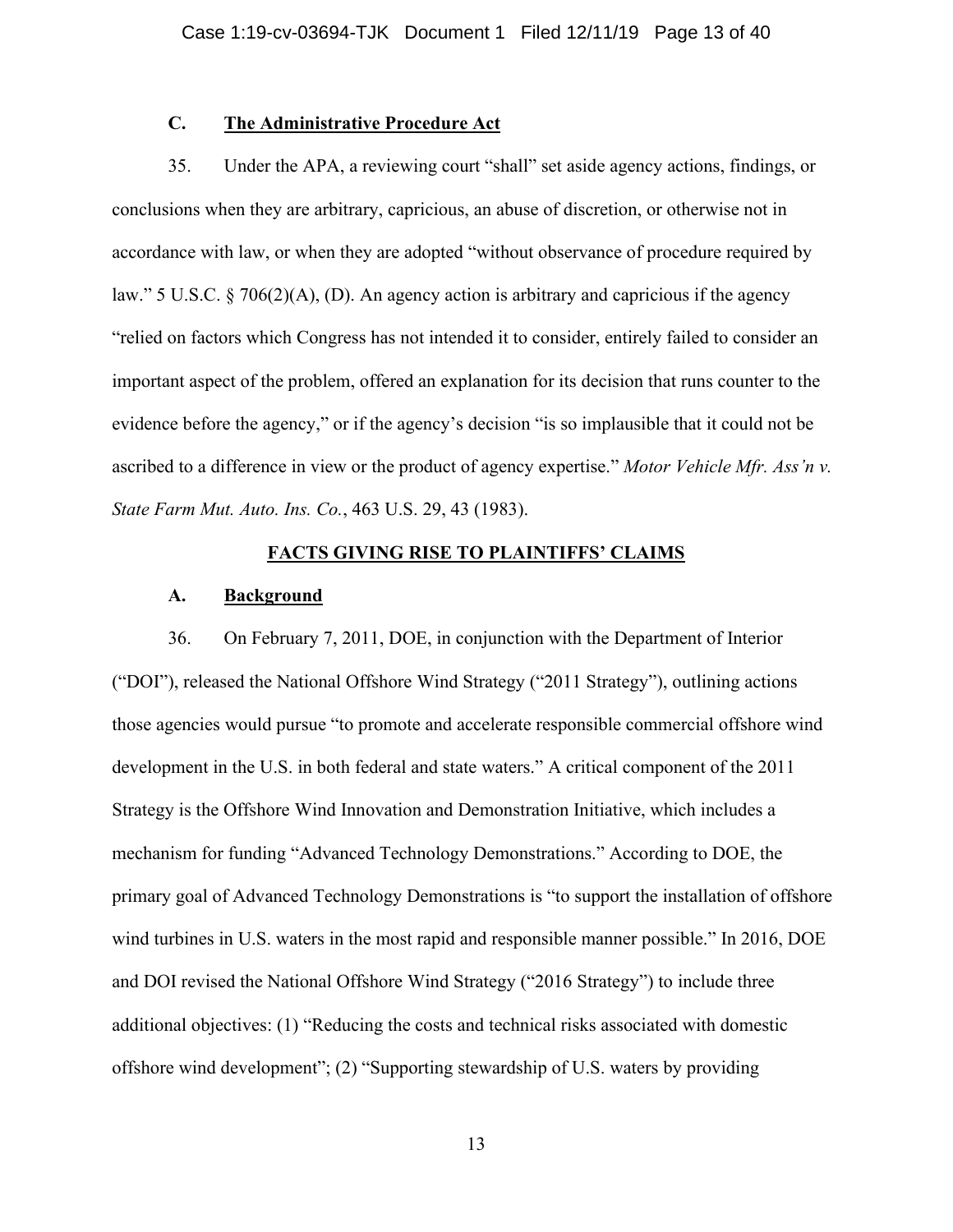#### Case 1:19-cv-03694-TJK Document 1 Filed 12/11/19 Page 14 of 40

regulatory certainty and understanding and mitigating environmental risks of offshore wind development"; and (3) "Increasing understanding of the benefits and costs of offshore wind energy." The 2016 Strategy once again emphasized the importance of Advanced Technology Demonstrations in gauging the impact of domestic offshore wind energy development.

37. In May 2016, DOE awarded \$40 million to the Lake Erie Energy Development Corporation ("LEEDCo") to construct the Icebreaker Project in Lake Erie. The funding was to be allocated in three phases: (1) an initial phase to assist with preliminary construction planning and related activities; (2) a second phase to assist with permitting and design refinement; and (3) a final phase for materials procurement and project installation. DOE has told the Plaintiffs that the Final EA and FONSI encompass all three phases, meaning the agency does not intend to conduct any further NEPA review for the Icebreaker Project.

38. As proposed, the Icebreaker Project will be located 8-10 miles off the shore of Cleveland, Ohio in Lake Erie. It will initially consist of six 3.5-megawatt ("MW") wind turbines, 12 miles of collection cables buried beneath the lakebed, and a new substation constructed onshore. Each of the six turbines will be approximately 479 feet tall with a total rotor diameter of 413.41 feet, yielding a total rotor-swept zone of roughly 134,224.2 square feet at each turbine (805,345.2 square feet, or 18.48 acres, across all six turbines). At their lowest point, the turbine blades will be roughly 65 feet above the surface of Lake Erie. The Project is estimated to generate approximately 21 MW of electricity annually. Additionally, 150 feet of overhead transmission lines will be constructed to connect the new and existing substations. Power generated by the Project will be sold to Cleveland Public Power and into the PJM1 Interconnection wholesale market.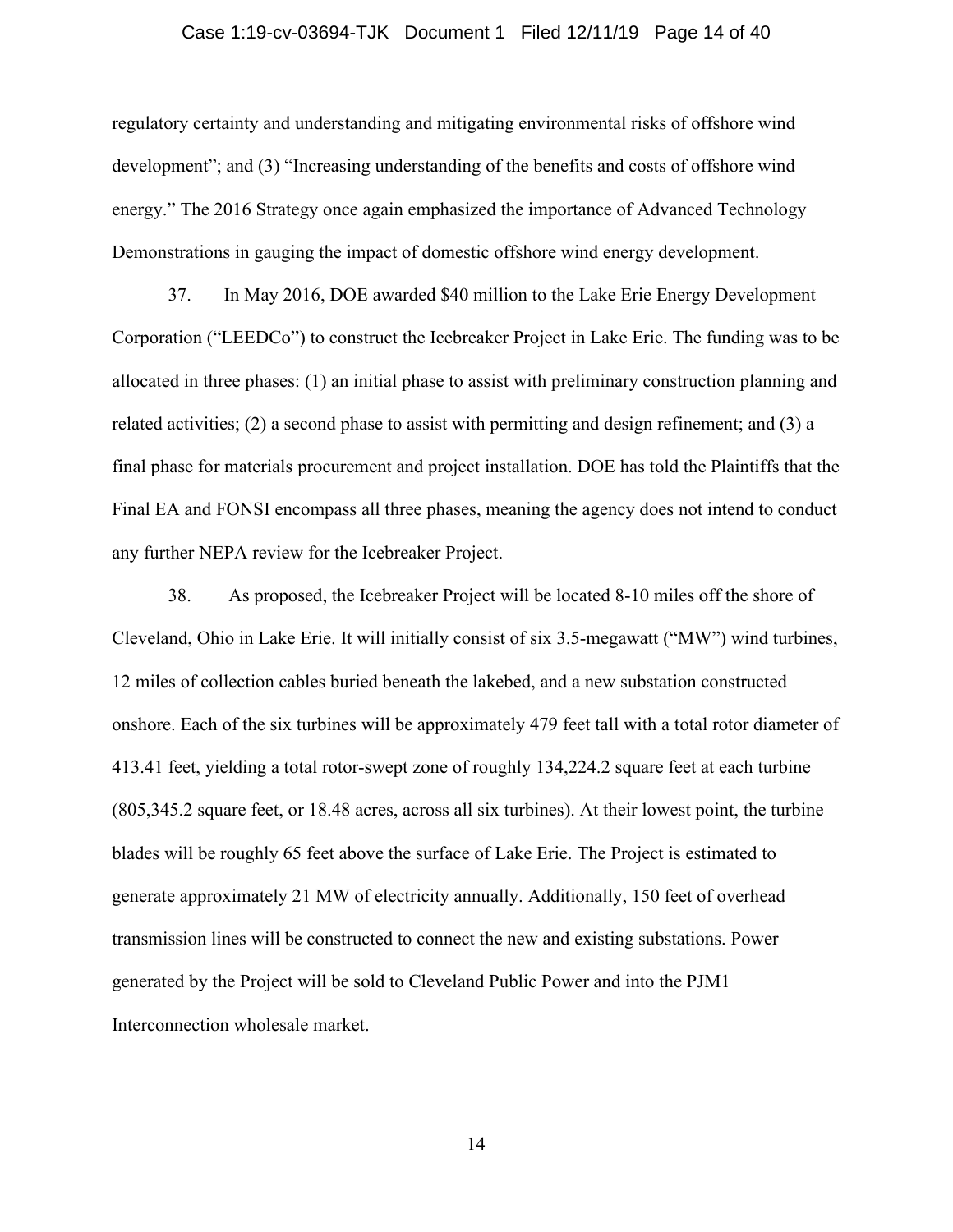#### Case 1:19-cv-03694-TJK Document 1 Filed 12/11/19 Page 15 of 40

39. The proposed location of the Icebreaker Project would place it directly in the heart of the Lake Erie Central Basin Important Bird Area, a designated Global Important Bird Area. The Project will also be located adjacent to the Cleveland Lakefront Important Bird Area and the Lake Erie Western Basin Important Bird Area. Important Bird Areas are designated by BirdLife International, a global coalition of conservation organizations focused on protecting birds and their habitats. They are defined as "significant for the long-term viability of naturally occurring bird populations" and are designated "through the application of quantitative ornithological criteria, grounded in up-to-date knowledge of the sizes and trends of bird populations," which ensures that the sites "have true significance for the international conservation of bird populations." The criteria applied in designating an Important Bird Area include: (1) the regular presence of a significant numbers of a globally threatened species; (2) the presence of a significant component of a species whose breeding distributions define an Endemic Bird Area or Secondary Area;<sup>[1](#page-14-0)</sup> (3) the presence of a significant component of a group of species whose distributions are largely or wholly confined to one biome; and (4) the presence of congregations of  $\geq$ 1% of the global population of one or more species on a regular or predictable basis. Both the Lake Erie Central Basin and Cleveland Lakefront Important Bird Areas were designated due to the significant concentrations of several different waterfowl species, as well as the importance of the region to migrating landbirds.

<span id="page-14-0"></span><sup>&</sup>lt;sup>1</sup> According to BirdLife International, Endemic Bird Areas ("EBAs") are defined as:

<sup>[</sup>P]laces where two or more species of restricted range, i.e. with world distributions of less than 50,000 km2, occur together. More than 70% of such species are also globally threatened. . . . A Secondary Area (SA) supports one or more restrictedrange species, but does not qualify as an EBA because less than two species are entirely confined to it.

*Data Zone*, BirdLife Int'l, http://datazone.birdlife.org/site/ibacritglob (last visited Dec. 9, 2019).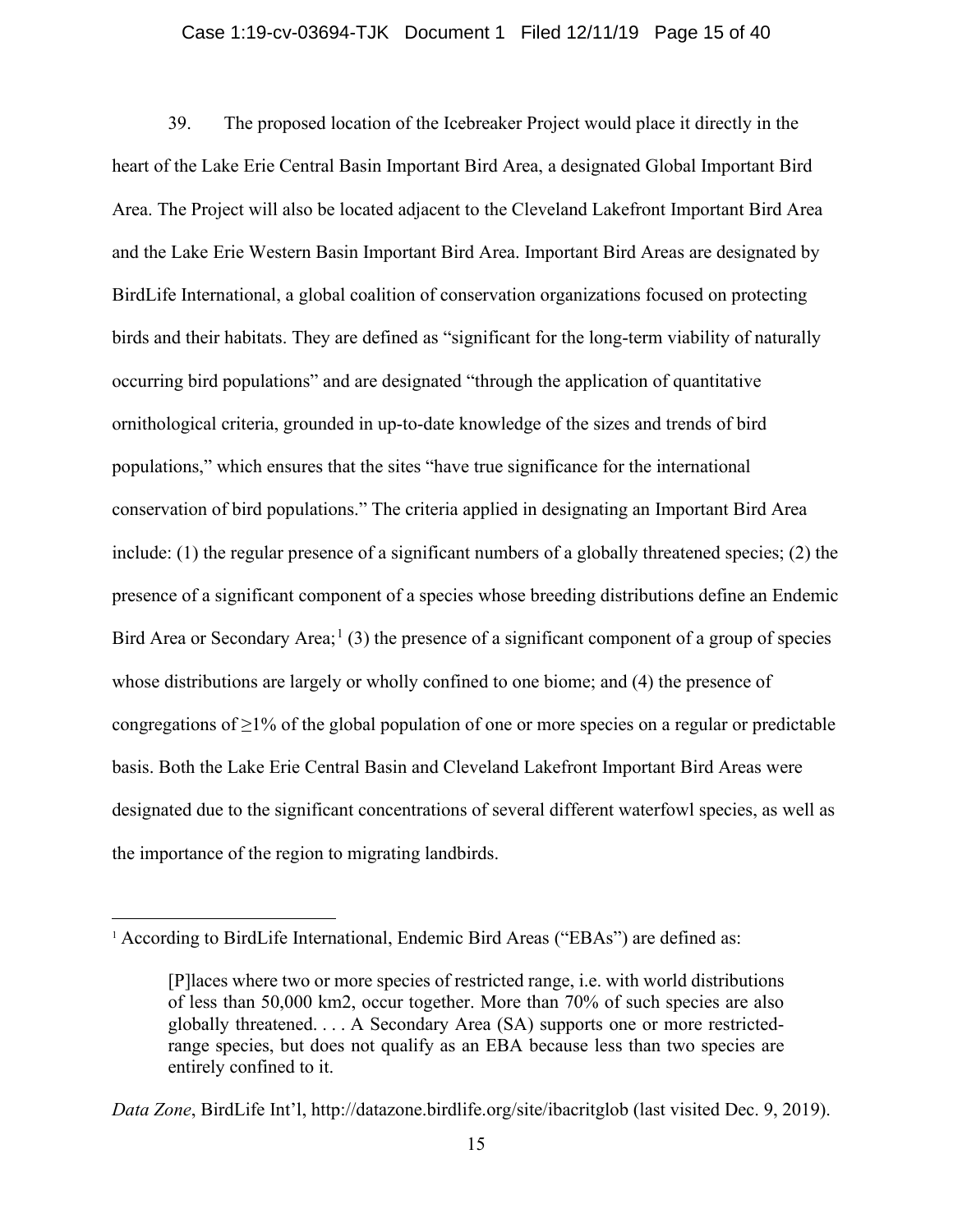#### Case 1:19-cv-03694-TJK Document 1 Filed 12/11/19 Page 16 of 40

40. Recent efforts by the Ohio Department of Natural Resources ("ODNR"), FWS including by conducting aerial surveys—and reports from commercial fishing operations documenting bird use of and presence in the Lake Erie Central Basin Important Bird Area have revealed the astounding quantity and diversity of birds using the area. Indeed, counts of Redbreasted mergansers have shown that a significant quantity of that species' global population approximately one-quarter of a million individuals—may all be present in the area at a given time. Substantial concentrations of other waterfowl have also been recorded in the area, including Common Goldeneye (>10,000 individuals), Canvasback (~9,000 individuals), American Black Duck (>4,000 individuals), and Bufflehead (~6,800 individuals). Furthermore, ornithologists are now beginning to recognize the importance of the area to northern gulls, including Glaucous, Iceland, Greater Black-backed, Lesser Black-backed, and Little Gulls, which use the Central Basin as an overwintering destination. Finally, ornithologists have long recognized Lake Erie as a vital migration corridor for a multitude of species, including songbirds and shorebirds, as studies have consistently recorded millions of individuals crossing through the region twice a year during spring and fall migrations. The large quantities of these migrating species passing through Lake Erie in turn attract raptors that target migrants as prey.

41. The Lake Erie Central Basin Important Bird Area is an ecologically critical area for bats as well as birds. Several different species of bats, including some that are listed or are being considered for protection under the ESA, are also known to use the area for migration and as hunting grounds. These bat species are attracted to the large swarms of insects that congregate above the open waters of Lake Erie. Due to the uncontrolled spread of white-nose syndrome ("WNS"), a fatal fungal disease that has killed millions of bats in the United States, certain bat populations are nearing the brink of collapse. The impact of WNS on bat populations is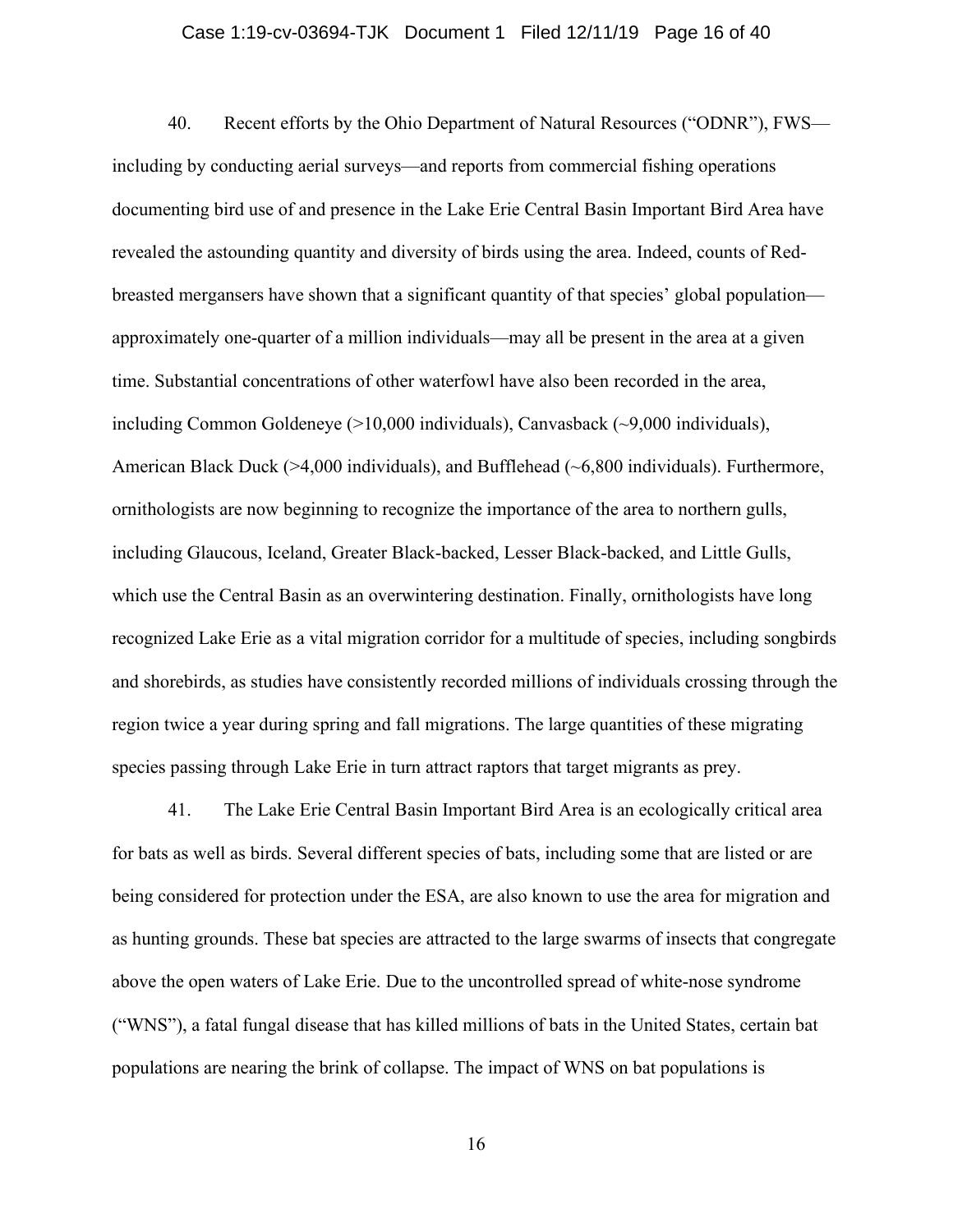#### Case 1:19-cv-03694-TJK Document 1 Filed 12/11/19 Page 17 of 40

compounded by the precipitous rise of land-based wind energy projects in the Midwest, which are responsible for the deaths of hundreds of thousands of individuals per year.

42. Due in large part to the lack of reliable data regarding the impacts of wind energy projects on freshwater ecosystems, coupled with those projects' potential to adversely impact numerous sensitive natural resources, the Canadian province of Ontario has declared a moratorium on the construction of offshore wind energy projects on Lake Erie.

### **B. DOE's NEPA Process**

#### **a. The Scoping Phase**

43. On September 23, 2016, DOE published its scoping notice announcing its intent to prepare an EA for the Icebreaker Project, and requesting comments on the scope of the agency's environmental review. *See* 81 Fed. Reg. 65,634, 65,634 (Sept. 23, 2016) ("Scoping Notice").

44. In response, DOE received 95 public comments, including three from federal agencies. Both FWS and the EPA pointed out serious deficiencies in DOE's Scoping Notice, and FWS objected to DOE's use of an EA to evaluate the precedent-setting Project, rather than an EIS. The third agency, the National Oceanic and Atmospheric Administration ("NOAA"), also noted the need for a rigorous examination of environmental impacts before allowing offshore wind energy projects to proceed in the Great Lakes.

45. FWS's Scoping Comments, submitted on October 21, 2016, reminded DOE of its involvement in several previous discussions with DOE and LEEDCo regarding evaluations of the Project's potential impacts on wildlife in the Lake Erie region. In light of those discussions, FWS expressed serious concerns over both the lack of reliable data regarding wildlife impacts,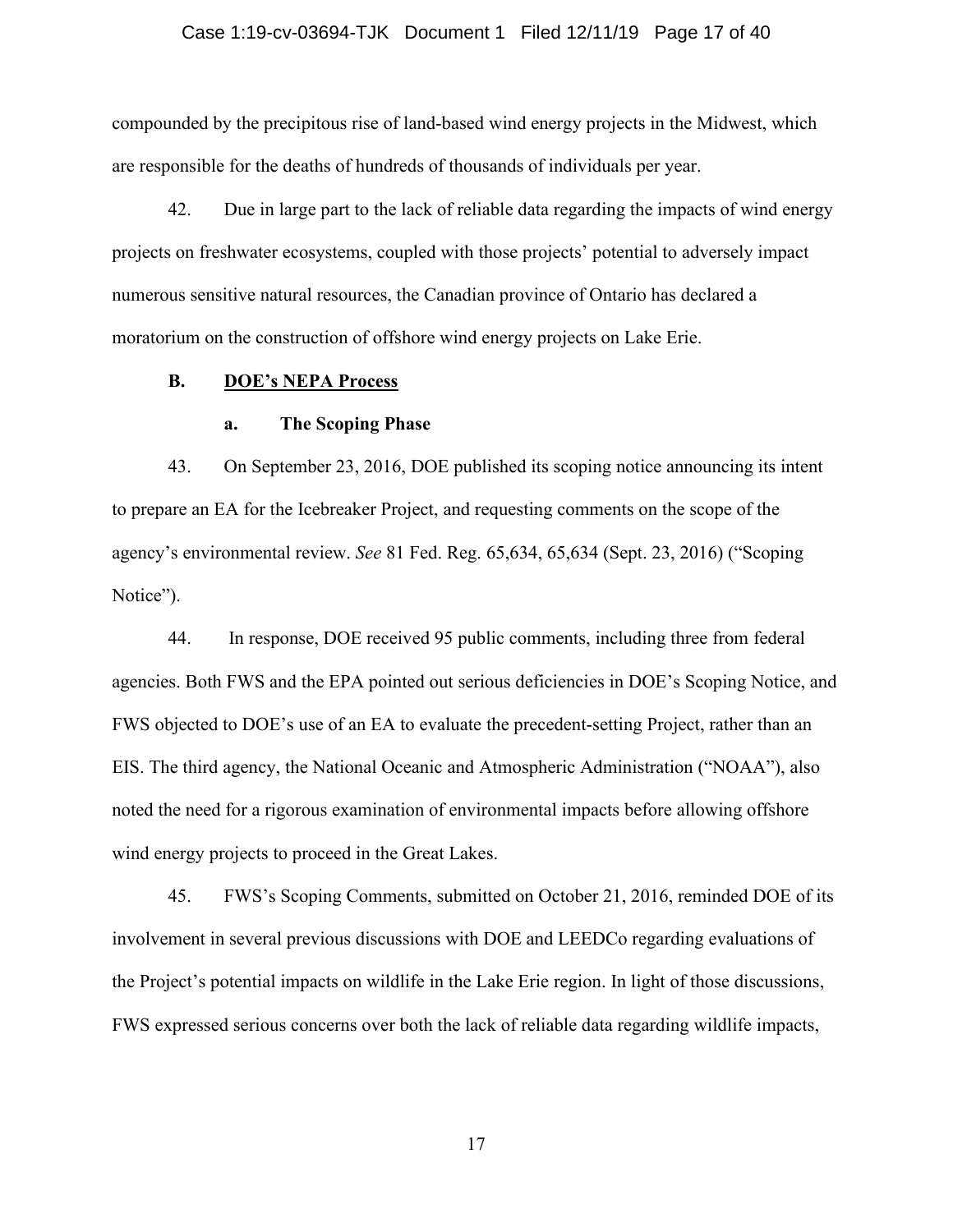#### Case 1:19-cv-03694-TJK Document 1 Filed 12/11/19 Page 18 of 40

including birds and bats, and DOE's intent to examine the Project through an EA rather than a more comprehensive EIS.

46. FWS concluded that LEEDCo's limited efforts to conduct pre-construction wildlife studies—including acoustic and radar monitoring to detect bat and bird use of the area were insufficient to determine the actual impacts of the Project on wildlife. In particular, FWS explained that "due to radar malfunctions, the site where the radar was located, the time when the radar was operational, and other factors, the data obtained [from the Tetra Tech study] *was not sufficient to inform risk*." FWS Scoping Comments at 3 (emphasis added). Moreover, FWS observed that both "the radar and acoustic studies did not include the currently proposed project area." *Id.* at 2. In the absence of site-specific data, FWS reiterated that the Project's impacts on wildlife in the Project area were difficult to ascertain and recommended that further studies be conducted before DOE reached a conclusion regarding the significance of the Project's impacts. FWS stressed that "[b]ecause of the unknown consequences of developing offshore wind energy in the Great Lakes and the precedent-setting nature of the project, the pre- and post-construction evaluations of potential impacts on wildlife necessarily must meet a standard of rigor greater than wind projects on land." *Id.*

47. FWS also strongly disagreed with DOE's decision to evaluate the Project through an EA and recommended that "DOE conduct an EIS to document the significance of the proposed project on fish and wildlife resources." *Id.* at 8. FWS highlighted the Project's implication of three separate "significance" factors, as identified by CEQ's regulations, 40 C.F.R. § 1508.27(b).

48. First, FWS said that its prior experience in permitting wind energy projects showed that the Icebreaker Project would be "highly controversial." FWS Scoping Comments at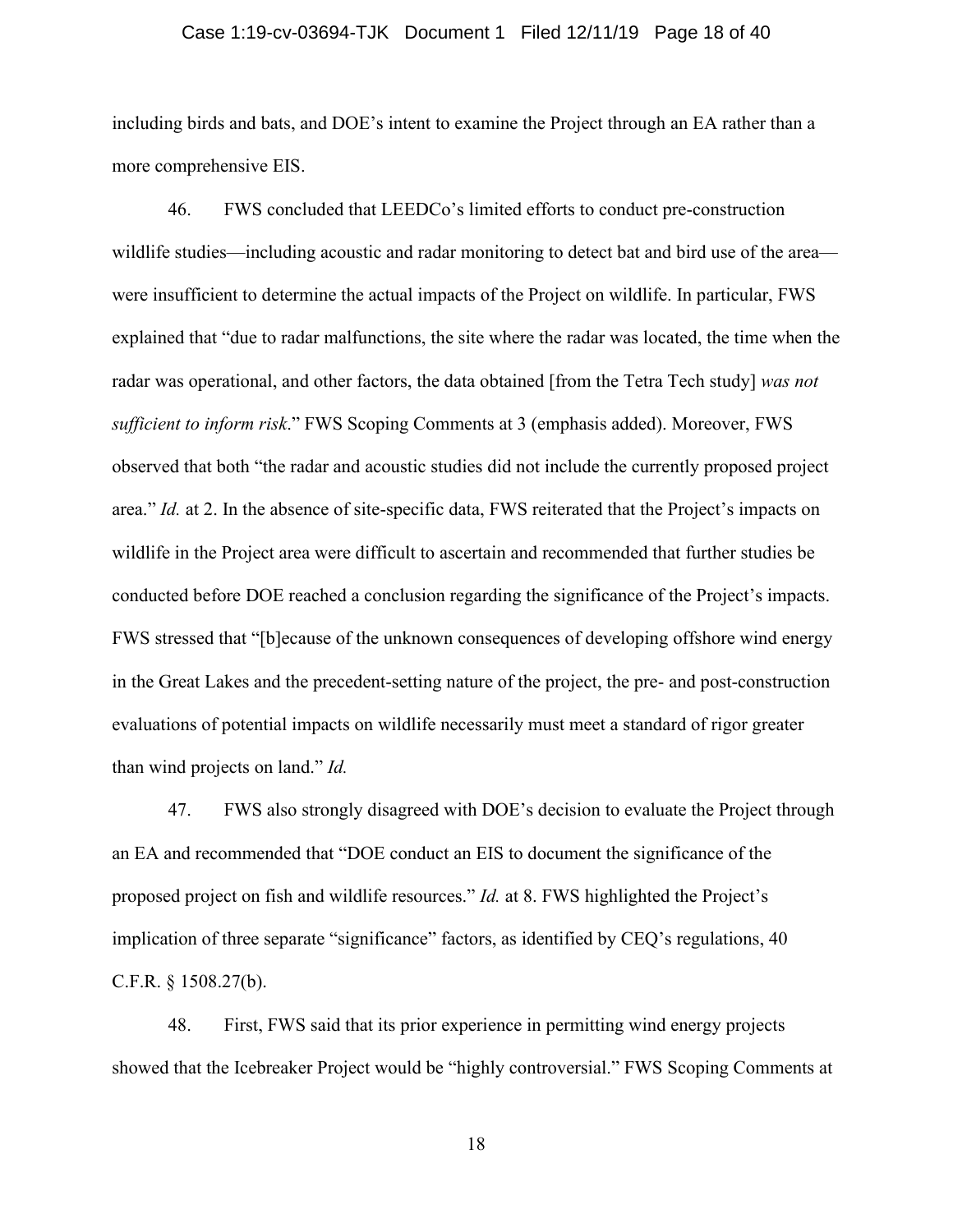#### Case 1:19-cv-03694-TJK Document 1 Filed 12/11/19 Page 19 of 40

7 (quoting 40 C.F.R. § 1508.27(b)(4)). FWS noted that a prior land-based wind project in northern Ohio, which involved only a single turbine, had garnered vehement opposition from stakeholders in the region, including from the Plaintiffs in this lawsuit. Moreover, FWS stressed that the underexamined impacts and lack of reliable data regarding bird and bat use of the Project area would likely amplify opposition from members of the public concerned with the implications of the landmark Icebreaker Project.

49. Second, FWS stressed that the Icebreaker Project involves impacts that "are highly uncertain or involve unique or unknown risks." FWS Scoping Comments at 8 (quoting 40 C.F.R. § 1508.27(b)(5)). FWS—the agency with specialized expertise regarding wildlife and impacts associated with wind turbines—reiterated that the Project "presents unique risks to migratory birds including the bald eagle due to the proximity of the project area to significant migratory bird and bat habitat and concentration areas, specifically the offshore waters of Lake Erie." *Id.* In light of the unique nature of the Project, FWS highlighted the ineffectiveness of existing post-construction mortality monitoring methods, which would be critical to informing future offshore wind projects constructed in the United States. Thus, FWS recommended that "innovative new methods" would need to be designed and implemented; however, the effectiveness of those methods would themselves be "unknown." *Id.* Accordingly, an EIS would be the most appropriate mechanism to fully evaluate the potential impacts of the Project and mitigation measures.

50. And third, FWS emphasized that the Icebreaker Project is likely to "establish a precedent for future actions with significant effects or represents a decision in principle about a future consideration." FWS Scoping Comments at 8 (quoting 40 C.F.R. § 1508.27(b)(6)). As noted by FWS, the Project will be the "first installation of offshore wind anywhere in the Great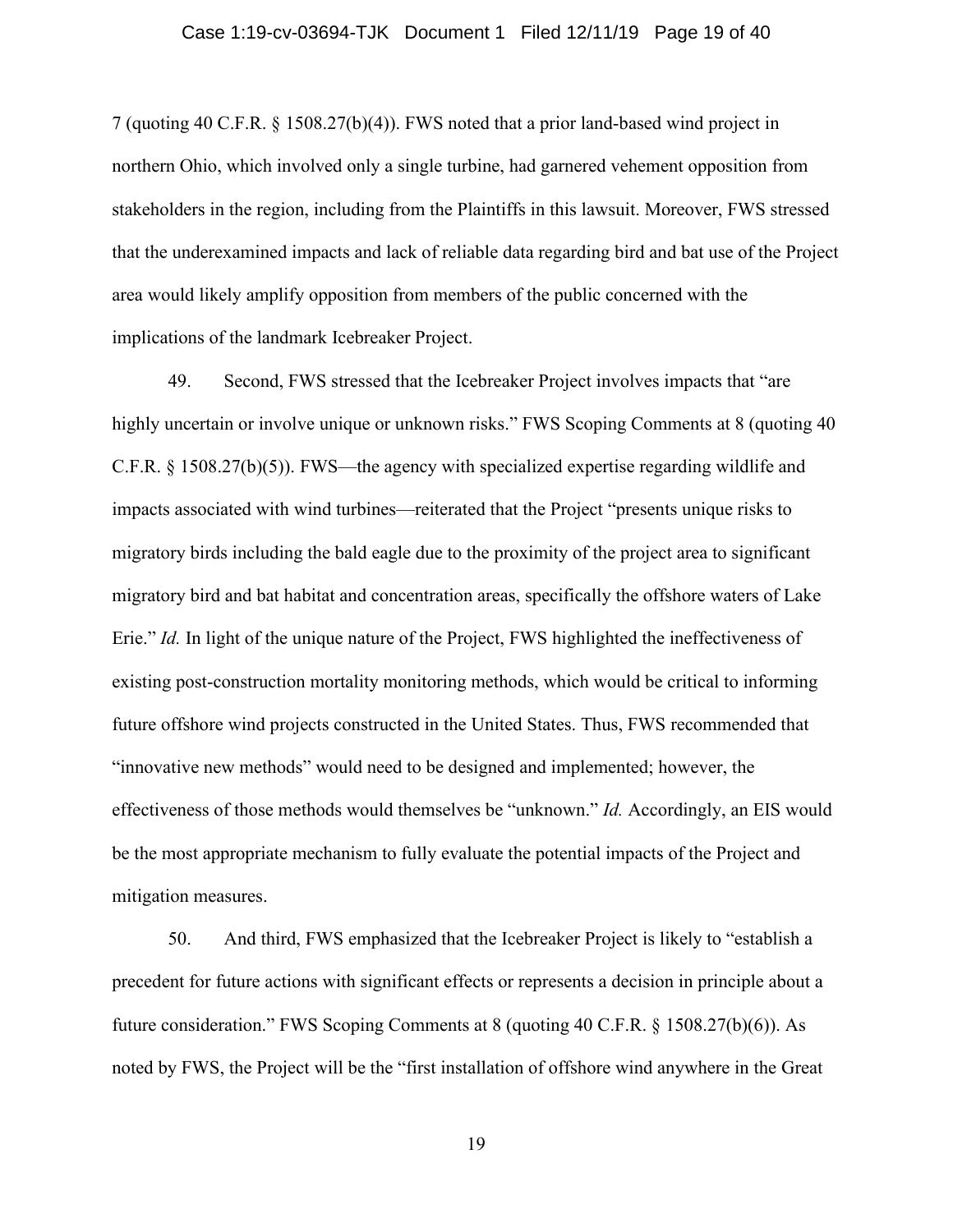#### Case 1:19-cv-03694-TJK Document 1 Filed 12/11/19 Page 20 of 40

Lakes, and likely only the second offshore wind facility in the western hemisphere." FWS Scoping Comments at 8. Moreover, FWS observed that LEEDCo's "ultimate intent is to expand from an initial 20-30 megawatt demonstration project to a 1,000 MW build out" in the near future. *Id.* Thus, in the expert view of FWS, the Icebreaker Project clearly implicated the precedent-setting significance factor under CEQ's regulations. Accordingly, FWS stressed that "an EA is inadequate to fully address the potentially significant, precedent setting aspects of this project." *Id.*

51. EPA's Scoping Comments, submitted on October 21, 2016, also criticized the purported scope of DOE's alternatives analysis. EPA noted "that the proposed location for the Project Icebreaker pilot is the result of multiple earlier studies that considered a variety of environmental, geological, technical, and economic factors in site selection and project feasibility." EPA Scoping Comments at 2. Yet, none of those prior alternatives had been adequately discussed, analyzed, or compared by DOE. Accordingly, EPA recommended that "the EA summarize the range of alternative sites considered in the project development and the rationale selection of this proposed site and elimination of other proposed sites." *Id.*

52. NOAA's Scoping Comments, submitted on October 24, 2016, included a report prepared by over 40 experts "on the potential cumulative effects of offshore wind farms on the larger ecosystem in the Great Lakes." NOAA Scoping Comments at 2. The report stressed that "the cumulative effects of [offshore wind developments] are not well understood, yet are crucial to minimize potential impacts on Great Lakes fish and other aquatic resources, as well as other ecosystem components such as birds and bats, from future [offshore wind] developments." NOAA Scoping Comments, Report at 16. Accordingly, the NOAA Report emphasized the need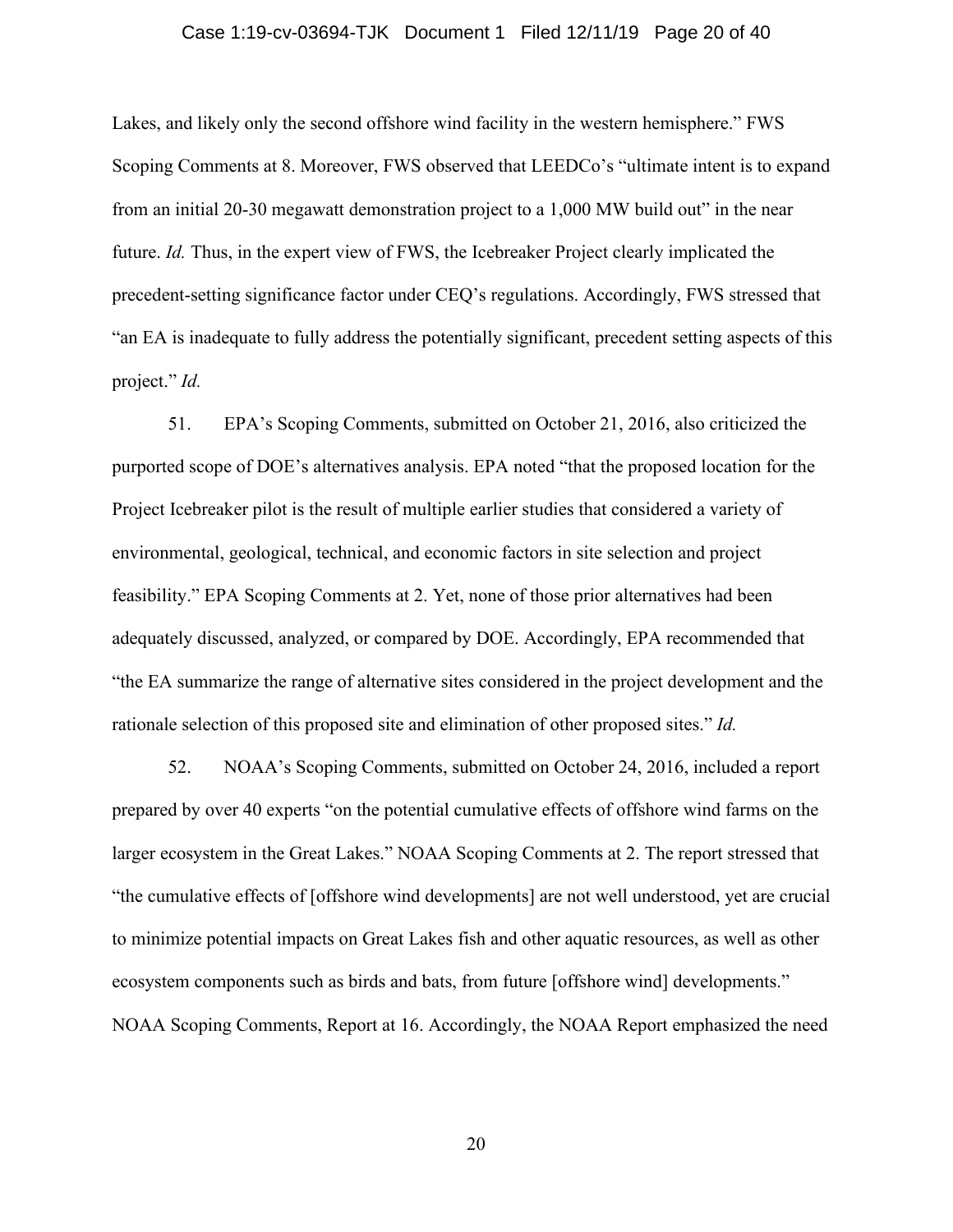#### Case 1:19-cv-03694-TJK Document 1 Filed 12/11/19 Page 21 of 40

for careful environmental studies based on sound methodologies prior to implementing offshore wind energy projects.

#### **b. The Draft Environmental Assessment**

53. Despite concerns expressed by FWS and others stressing the need for a rigorous EIS to fully examine the Project's impacts, DOE published its Draft EA for the Icebreaker Project in August 2017. It said that the purpose and need for the Project "is to verify innovative designs and technology developments and validate full performance and cost under real operating and market conditions." Draft EA at 1-3. The Draft EA further noted that the Project would "fulfill DOE's goals of installing innovative offshore wind systems in U.S. waters in the most rapid and responsible manner possible and expedite the development and deployment of innovative offshore wind energy systems with a credible potential for lowering the [levelized cost of energy]." *Id.*

54. Particularly relevant here, the Draft EA concluded that "[t]he proposed wind turbines are not likely to generate population-level effects for any species," which, according to DOE, means that "potential impacts to birds and bats would be considered minor." Draft EA at 3-50. However, as noted by FWS in its Scoping Comments, DOE's conclusion relied on flawed data projections and faulty assumptions regarding bat and avian density within the Project area. Indeed, DOE noted that its impacts conclusion rested "primarily on the low use of offshore environments within the central Lake Erie basin by birds and bats," *id.*, as reported by LEEDCo's avian and bat density studies, the methodologies of which FWS strongly criticized and dismissed as fatally flawed.

55. Notwithstanding EPA's recommendation that DOE examine a broader range of alternatives, the Draft EA analyzed only two: "the potential environmental impacts of the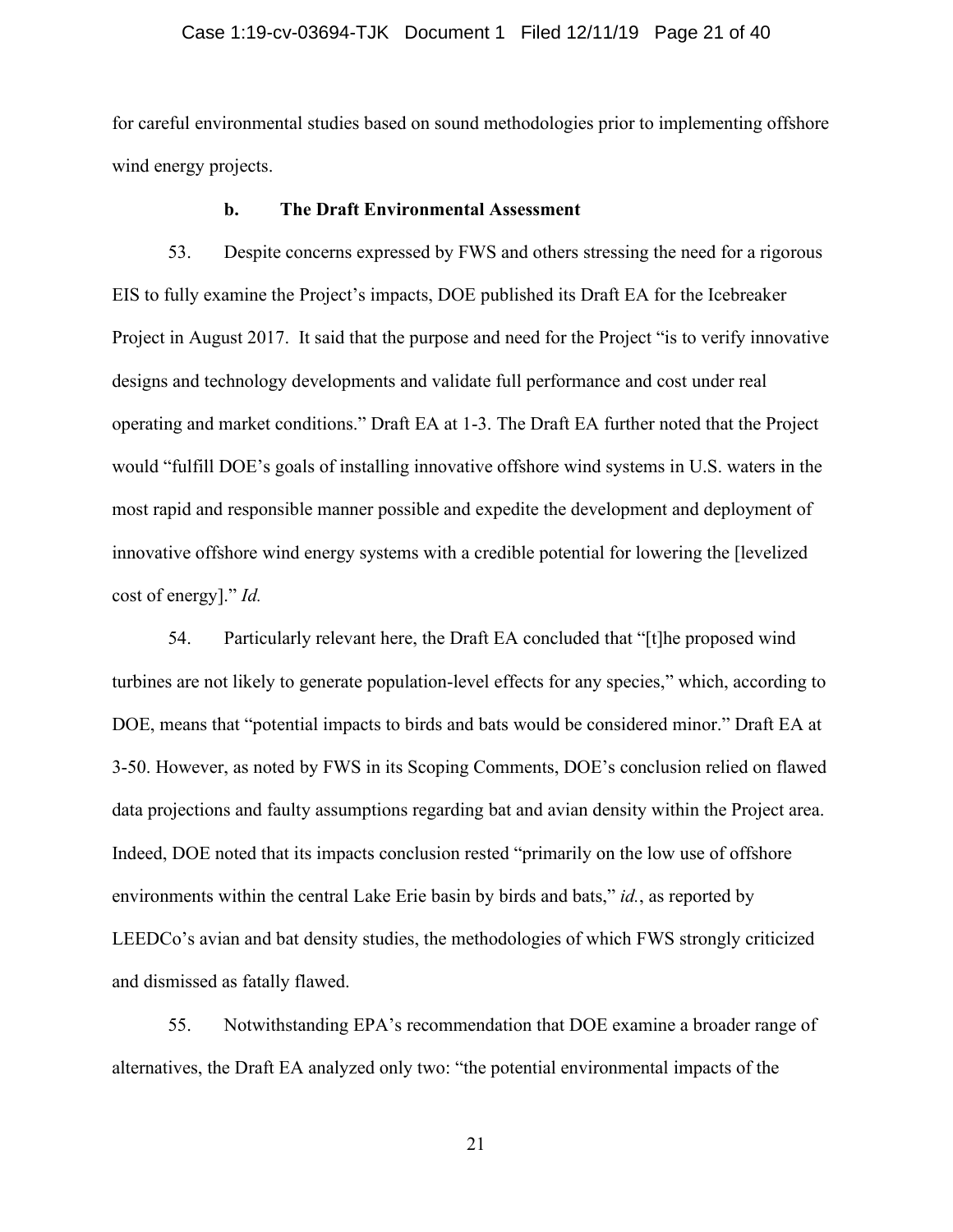#### Case 1:19-cv-03694-TJK Document 1 Filed 12/11/19 Page 22 of 40

Proposed Action and the No-Action Alternative." Draft EA at 1-1. Although the Draft EA offered a cursory explanation for LEEDCo's dismissal of alternative Project sites, DOE did not itself provide a meaningful *comparison* of the environmental impacts of those alternatives, nor did DOE meaningfully consider whether alternate locations would fulfill the federal purpose and need that underlie the Project. *See* Draft EA at 2-22. Indeed, the portion of the Draft EA discussing the proposed turbine layout specifically noted that "[e]nvironmental and cost factors were not analyzed." Draft EA at 2-27. Moreover, DOE ultimately failed to include even this cursory discussion of alternative locations in the Final EA and, for these reasons, cannot satisfy DOE's obligation under NEPA to examine all reasonable alternatives.

56. With respect to cumulative impacts, the Draft EA summarily concluded that because "no other offshore projects were identified and offshore activities from the Project would have negligible impacts to birds and bats, cumulative impacts to birds and bats would be expected to be negligible." Draft EA at 4-2. DOE reached this conclusion despite the express categorization of the Icebreaker Project as a "demonstration project" that is meant to catalyze and direct further expansion of commercial wind energy development in the Great Lakes region, including the potential construction of over 1,000 additional wind turbines on Lake Erie alone.

57. In addition to DOE's cursory impacts and alternatives analyses, the Draft EA also purported to set forth the Corps' examination under the CWA of the various public interest review factors listed in 33 C.F.R.  $\S$  320.4(a)(1) and implicated by the Project. As to nearly every factor listed, however, the Draft EA simply referred the reader to the corresponding analysis conducted by DOE without any additional independent analysis by the Corps—a cooperating agency involved in the preparation of the Draft and Final EAs.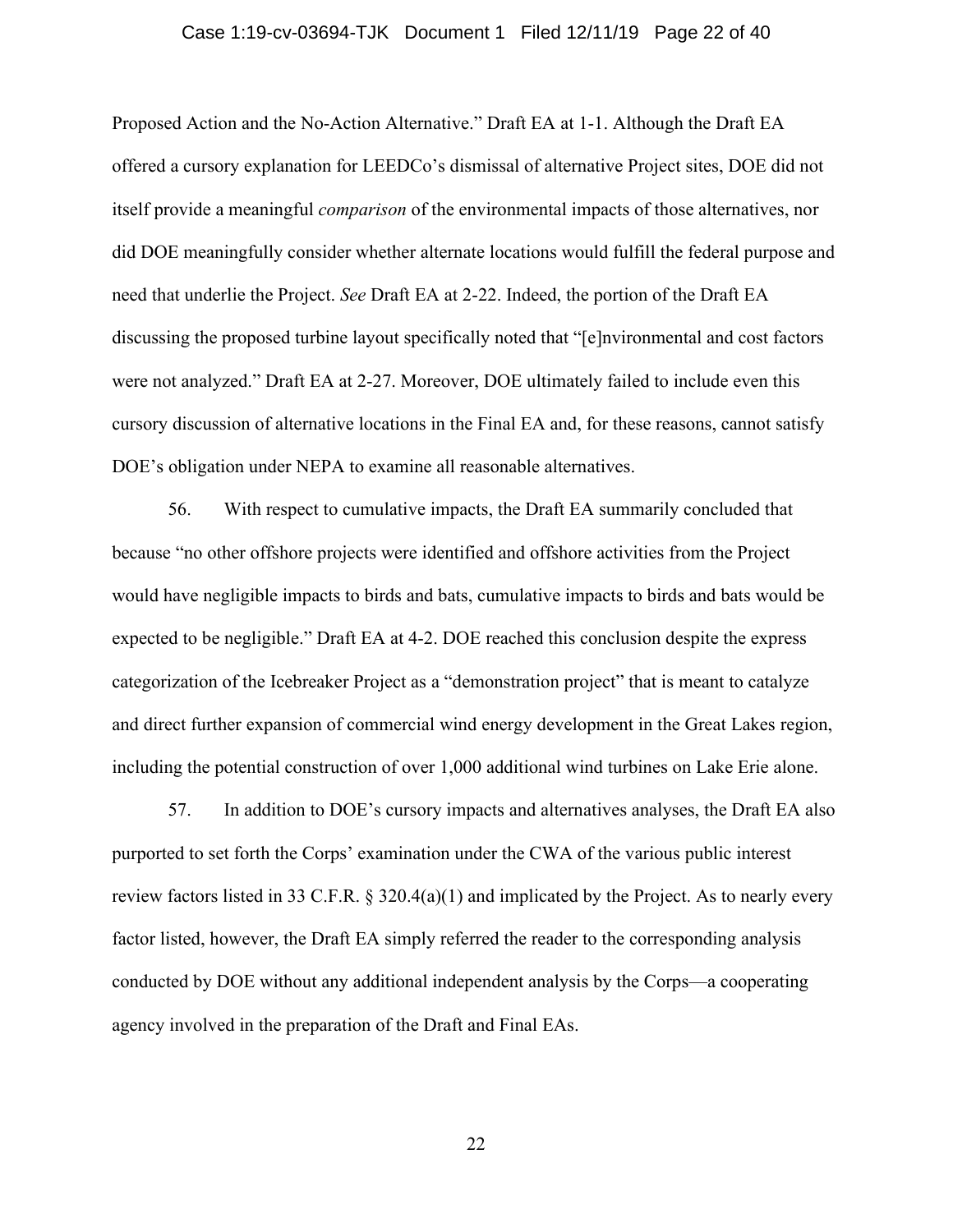#### Case 1:19-cv-03694-TJK Document 1 Filed 12/11/19 Page 23 of 40

58. In response to the Draft EA, DOE received comments voicing overwhelming opposition to the Icebreaker Project and/or DOE's analysis of the Project's impacts, including from Plaintiffs, other conservation organizations, FWS, EPA, ODNR, and other state agencies.

59. FWS's comments, submitted on October 4, 2017, were deeply critical of the Draft EA's evaluation of the Project's environmental impacts. FWS repeated many of the objections it raised in its Scoping Comments. In addition to concerns with DOE's overall NEPA process, FWS addressed three principal deficiencies in the Draft that, when taken either individually or collectively, downplayed and artificially minimized the Project's impacts: (1) the Draft EA's mischaracterization of "bird and bat use of the project area"; (2) the suppressed evaluation of "collision mortality of birds and bats from the operating project"; and (3) the lack of any monitoring mechanisms necessary to "inform items 1 and 2." FWS Draft EA Comments at 2.

60. With respect to the Draft EA's characterization of bird and bat use of the Project area, FWS noted that "the conclusions reached in the Draft EA regarding potential impacts to birds and bats are based on available data collected primarily *outside* of the project area," meaning that the conclusions reached in the Draft EA "may or may not be accurate." *Id.* at 2–3 (emphasis added). Likewise, FWS again criticized the Draft EA's conclusion that migratory birds "tend to concentrate along coastlines and avoid flying over large water bodies, such as Lake Erie, if possible." *Id.* at 3 (quoting Draft EA at 3-32). According to FWS, DOE's conclusion on this point was "misleading," as the studies relied upon by DOE in fact show that "large numbers of migrants *do* fly over water bodies," including Lake Erie and the Project area. *Id.* (emphasis added).

61. FWS also criticized the Draft EA's extensive reliance on NEXRAD radar data to estimate the quantity of birds and bats using the Project area. As noted by FWS, NEXRAD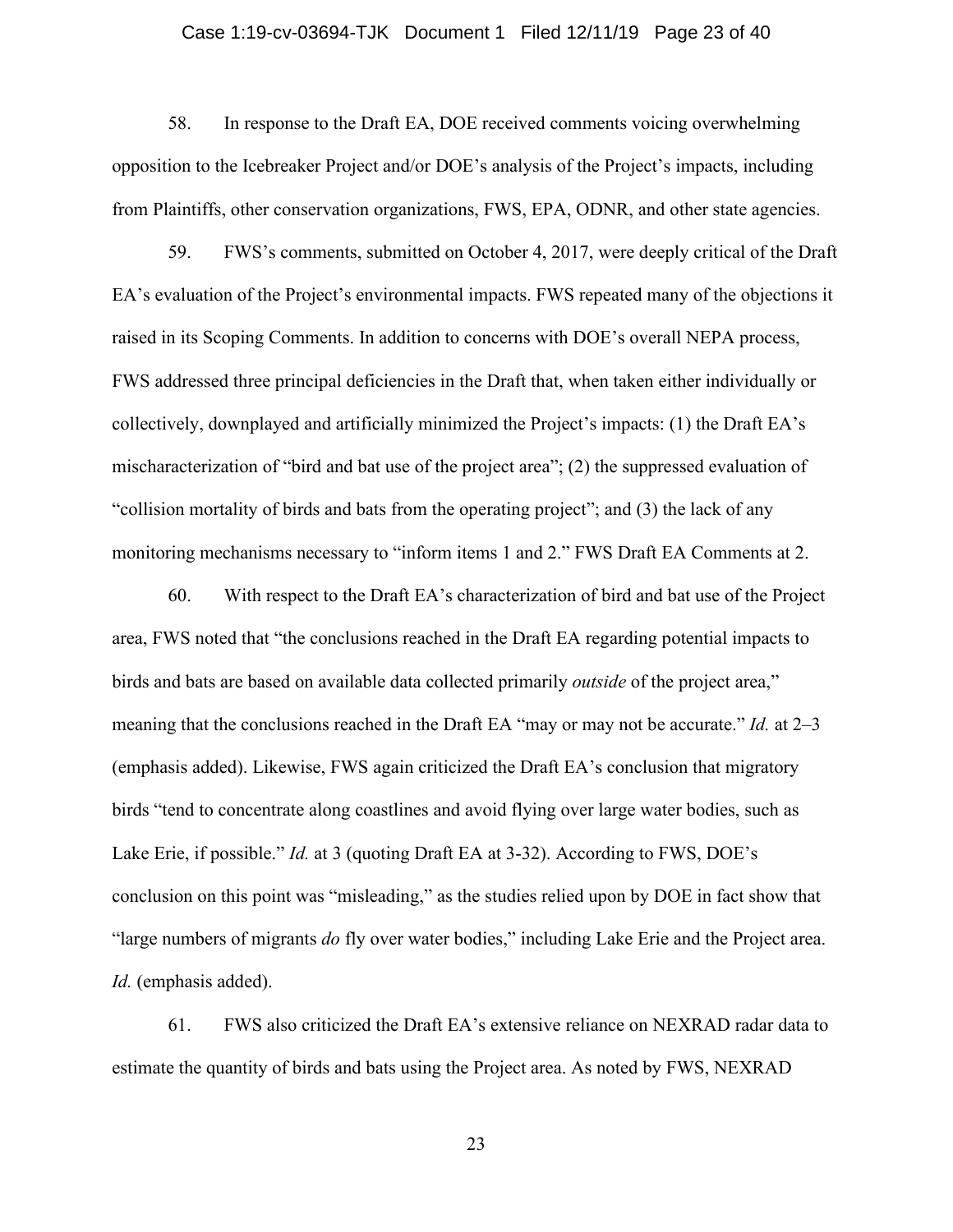#### Case 1:19-cv-03694-TJK Document 1 Filed 12/11/19 Page 24 of 40

"primarily provides data on migrating birds and bats located *above* the rotor-swept zone"; however, "[b]ird and bat densities at higher altitudes do not always correlate with densities at lower altitudes, and this may especially be the case in a different environment such as offshore." *Id.* at 4 (emphasis added). Thus, FWS observed that "it is impossible to use this data to determine if birds and bats are flying within the rotor-swept zone or above it." *Id.* at 4.

62. In fact, FWS noted that its recent radar studies directly refute DOE's NEXRAD data and DOE's conclusion that bird and bat use of the Project area is low. FWS's site-specific data revealed that "large numbers of bats and birds migrat[e] across the lake during fall, often within or near the rotorswept zone." *Id.* FWS specifically included those data in its comments to DOE so that DOE could engage in an informed NEPA process, which DOE failed to do.

63. FWS also criticized DOE's reliance on NEXRAD data to estimate songbird mortality. Disputing DOE's conclusion that impacts to songbirds would be minimal due to the fact that "less than half" of these birds migrate over Lake Erie, FWS stressed that "less than half" of songbirds is still a significant number of individuals as "there are still likely to be *millions* of individual birds crossing Lake Erie during spring and fall migration each year." *Id.* at 6 (emphasis added). FWS pointed out that the Draft EA's conclusion—that songbird mortality would be "low"—was based on the erroneous assumption that migration behaviors and conditions are the same over water as they are over land. *Id.* According to FWS, the staggering quantity of songbirds crossing Lake Erie—potentially within the rotor-swept zone of the Project—combined with the fact that these birds "comprise the majority of mortality at wind power projects," exemplifies the need for careful study of the Project's impacts on this particularly vulnerable category of birds. *Id.* However, the present lack of reliable, site-specific data on songbird migration precludes any estimate on the number of songbirds "that might be at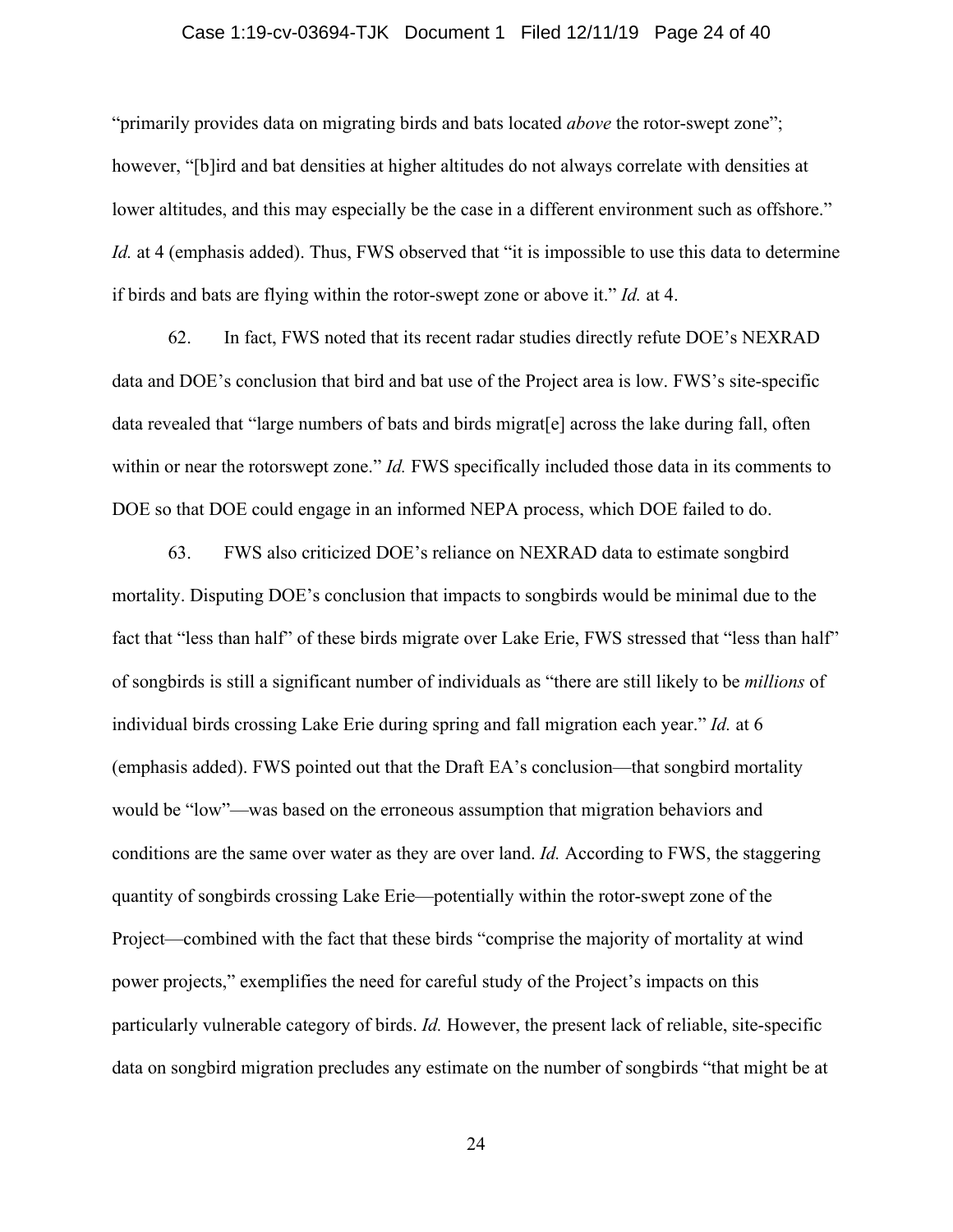#### Case 1:19-cv-03694-TJK Document 1 Filed 12/11/19 Page 25 of 40

risk of collision with the turbines." *Id.* For these reasons, FWS renewed its calls for rigorous, site-specific studies, noting that "implementation of the study within the project area has not occurred to date." *Id.*

64. According to FWS, the Draft EA also underreported or artificially minimized the Project's mortality rate by overlooking certain bird and bat behaviors exhibited in the offshore environment. In particular, FWS noted the Draft EA's failure "to account for the observations that birds will sometimes seek man-made structures to land on while migrating over large bodies of open water such as oil platforms or even freighters." FWS Draft EA Comments at 5–6. Avian attraction to these man-made structures, including the Icebreaker Project, "could increase mortality rates." *Id.* at 6. Although FWS noted that "[i]t is unclear if bats are attracted to turbines," it said that "the potential for attraction is of concern, particularly in an offshore setting where attraction may be intensified if turbines are perceived by bats as the only available roost." *Id.* at 7.

65. Because the Icebreaker Project is intended to serve as a demonstration project to guide further development of offshore wind energy in the Great Lakes region and beyond, FWS also highlighted the need for the development and implementation of comprehensive postconstruction monitoring plans to study the actual impacts of the Project on the area's vulnerable wildlife populations. According to FWS, "[d]eveloping and validating methods for generating robust mortality estimates for bats and birds, and testing methods to collect and identify carcasses at offshore wind projects is critically important if this demonstration project is to inform future offshore wind development in the Great Lakes and elsewhere." FWS Draft EA Comments at 8. If these "impacts are not accurately measured for this precedent-setting project, risk levels of larger future projects may be substantially underestimated." *Id.* at 3. For these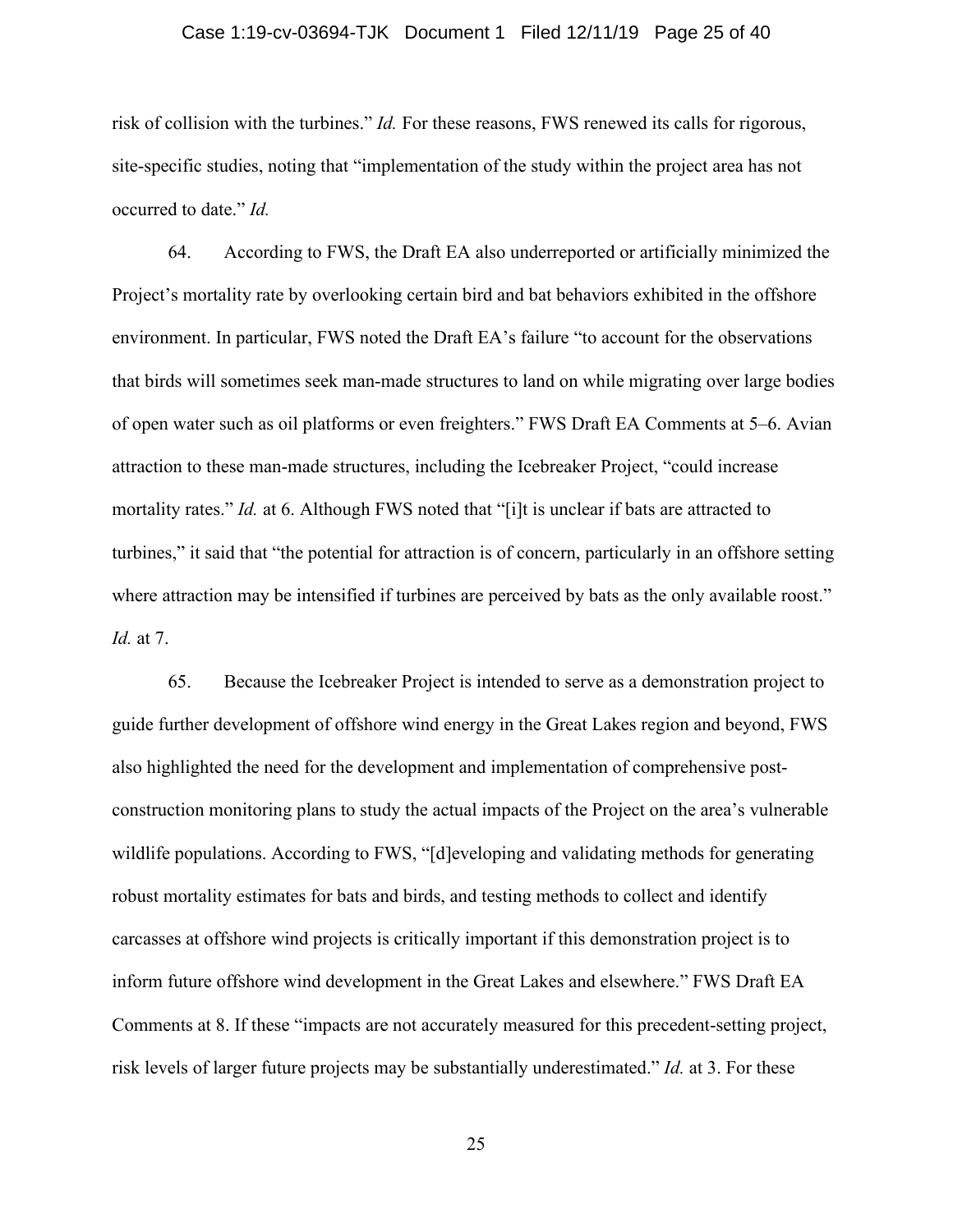#### Case 1:19-cv-03694-TJK Document 1 Filed 12/11/19 Page 26 of 40

reasons, FWS recommended that the Draft EA be revised to include a robust fatality monitoring plan, and that DOE's funding of the Project be conditioned on the implementation of those monitoring mechanisms. *Id.* at 8.

66. FWS also renewed its objection to DOE's cursory evaluation of the Project's environmental impacts through an EA, as opposed to an EIS. Specifically, FWS once again stated that an EIS was required because: (1) the "possible effects on the human environment are uncertain"; (2) "the project is precedent setting since it is the first proposed off-shore wind facility in freshwater and that it is intended as a demonstration project"—with the clear potential for expansion; and (3) given the lack of reliable data collected by LEEDCo and its engineers, "there is uncertainty regarding the potential impacts of this project." FWS Draft EA Comments at 8. FWS also noted that the lack of reliable data from LEEDCo was particularly troubling in light of DOE's failure to require any pre- or post-construction studies. FWS observed that without those studies, "there is likely to be little more certainty of biological impacts after the project is constructed and operating than is currently available." *Id.* For these reasons, FWS stressed that "an EA is the incorrect NEPA document for this project." *Id.* at 9.

67. FWS also noted two additional serious deficiencies in the Draft EA that rendered it insufficient to satisfy DOE's obligations under NEPA. *See id.* at 9–10 (summarizing measures necessary to make the EA "reasonably sufficient"). First, the Draft EA failed to meaningfully discuss any alternatives other than the proposed action and the no-action alternative, and therefore did not "fully analyze any additional alternatives as called for in 40 C.F.R. § 1502.14." *Id.* at 9. FWS urged consideration of additional alternatives that would allow DOE and the public to understand the full extent of the Icebreaker Project's impacts on wildlife under FWS's jurisdiction. Second, FWS criticized the Draft EA's failure to meaningfully discuss the Project's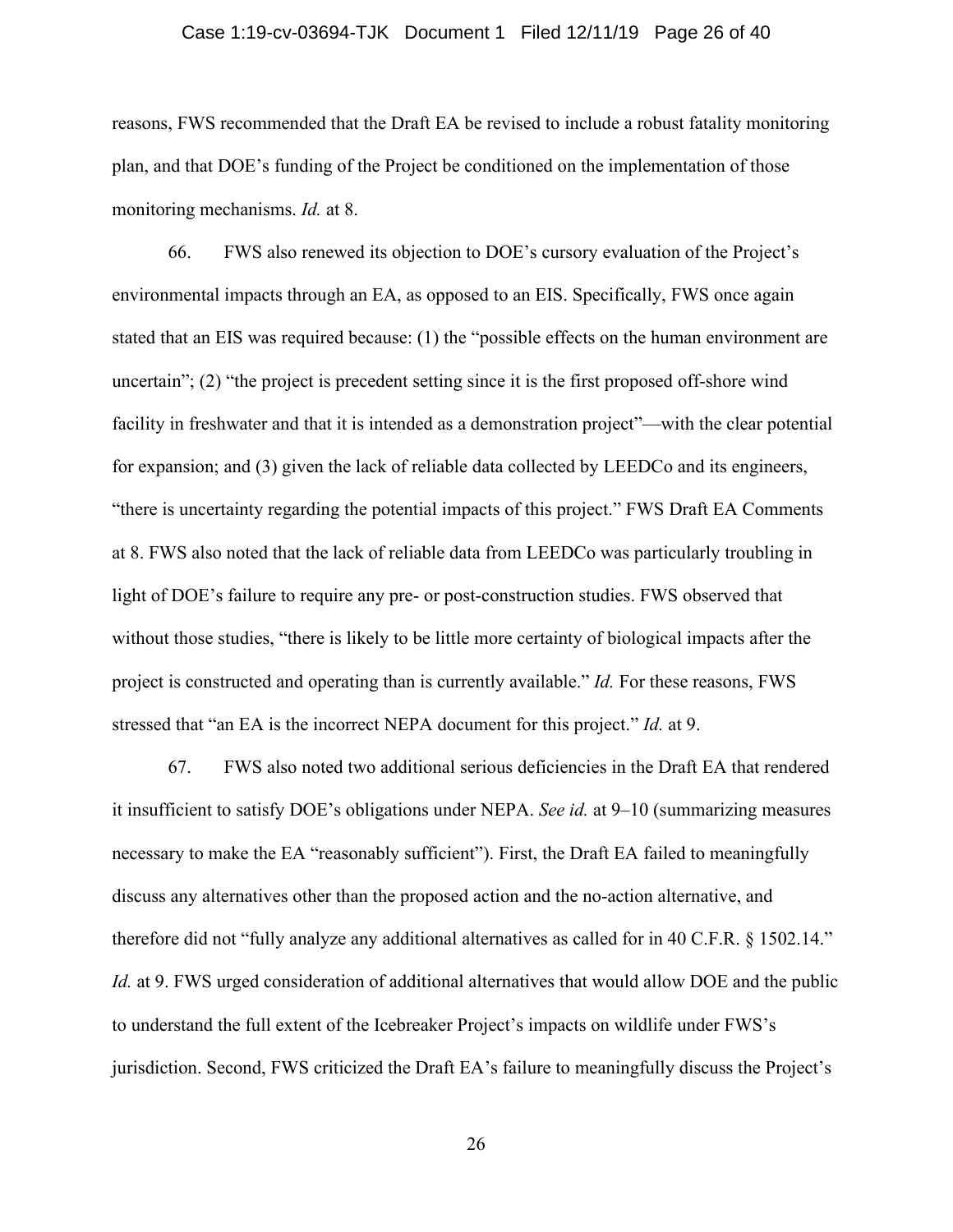#### Case 1:19-cv-03694-TJK Document 1 Filed 12/11/19 Page 27 of 40

cumulative impacts, particularly in light of the Project's stated aim of facilitating commercial wind energy development in the Great Lakes. The Draft EA says that DOE funding of the Icebreaker Project is intended to pave the way for the private sector to "creat[e] a robust U.S. Offshore Wind Energy Industry." Draft EA at 1-2. Therefore, as FWS noted, "one of the cumulative effects of funding the project could be the accelerated development of utility-scale wind power in the offshore waters of Lake Erie." FWS Draft EA Comments at 9. Yet, "this reasonable outcome" is neither analyzed nor anticipated by the cumulative impacts section of the Draft EA. *Id.* To "eliminate uncertainties and mitigate risk" associated with the Project, FWS therefore recommended that DOE's NEPA analysis include a meaningful discussion "of the potential cumulative impacts of facilitating accelerated development of utility-scale wind power in Lake Erie." *Id.* at 10–11.

68. On October 5, 2017, Plaintiffs jointly submitted extensive comments on the Draft EA, echoing many of the concerns raised by FWS. In particular, Plaintiffs urged that an EA was an inappropriate vehicle to examine the Project's impacts, and requested that DOE prepare an EIS for the Project.

69. With respect to DOE's purported consideration of alternatives, Plaintiffs noted that the Draft EA's analysis of only two alternatives (i.e., to fund the Project or not) was insufficient for a project of this magnitude, particularly where the Project is expressly designed to facilitate future commercial offshore wind energy development both in the Great Lakes and elsewhere. Accordingly, Plaintiffs proposed several alternatives that would both demonstrate the feasibility of offshore wind energy projects while minimizing the adverse environmental impacts, including the use of bladeless turbine designs that would substantially minimize the impacts on birds and bats.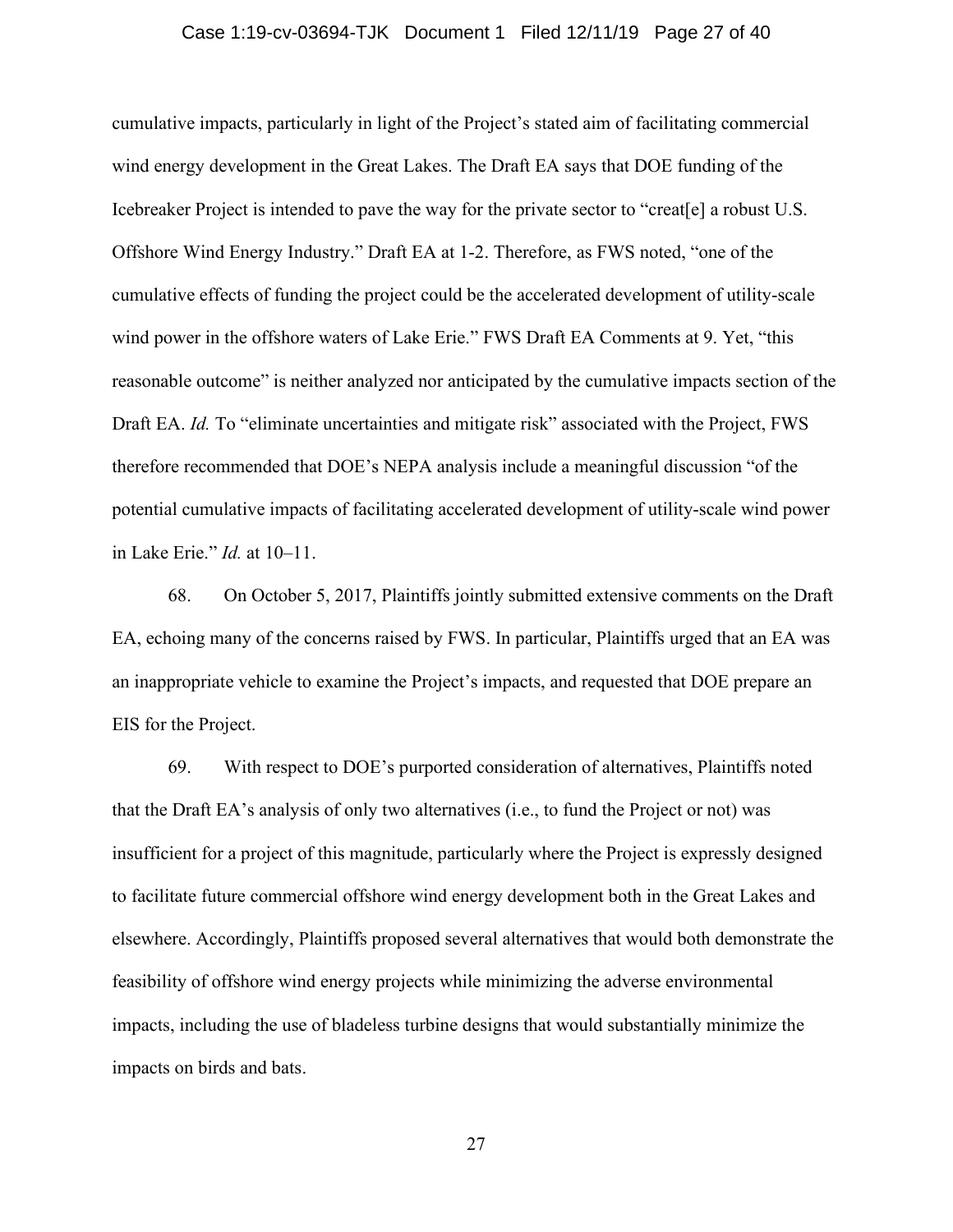#### Case 1:19-cv-03694-TJK Document 1 Filed 12/11/19 Page 28 of 40

70. In addition, because the Project is both expressly intended to inform future wind energy development and serve as the initial phase of a much larger build-out, Plaintiffs stressed the need for careful consideration of cumulative impacts through an EIS.

71. Plaintiffs also pointed out serious procedural and substantive deficiencies in the Draft EA and its analyses, including many that were also raised by FWS. For example, Plaintiffs highlighted numerous flaws in the Draft EA's conclusions regarding bird and bat densities within the Project area, and disputed DOE's characterization of the scientific literature used to support those conclusions. In particular, Plaintiffs identified several serious methodological concerns underlying the NEXRAD data DOE relied upon to estimate baseline population numbers in and migratory flights through the area of the Project. As noted in Plaintiffs' comments, "NEXRAD is in not capable of estimating numbers or risk over Lake Erie," a fact that was confirmed by Dr. Diehl, the author of the paper relied upon extensively in the Draft EA. Likewise, Plaintiffs observed that many of the studies relied upon by DOE, including the most recent study by LEEDCo's hired consultant, did not actually examine the Project area and instead made assumptions regarding avian density by erroneously extrapolating estimates from studies conducted near the Project area. For these reasons, Plaintiffs urged DOE to conduct additional site-specific monitoring to accurately evaluate the density of birds and bats within the Project area.

72. Plaintiffs also noted that many of the same scientific errors found in DOE's assessment of bird and bat usage of the Project area—i.e., unsupported assumptions and flawed data-collection techniques—necessarily yielded faulty mortality estimates in the Draft EA.

73. EPA's comments on DOE's Draft EA again criticized DOE's consideration of alternatives and its analysis of impacts on the biological resources of Lake Erie. To "produce a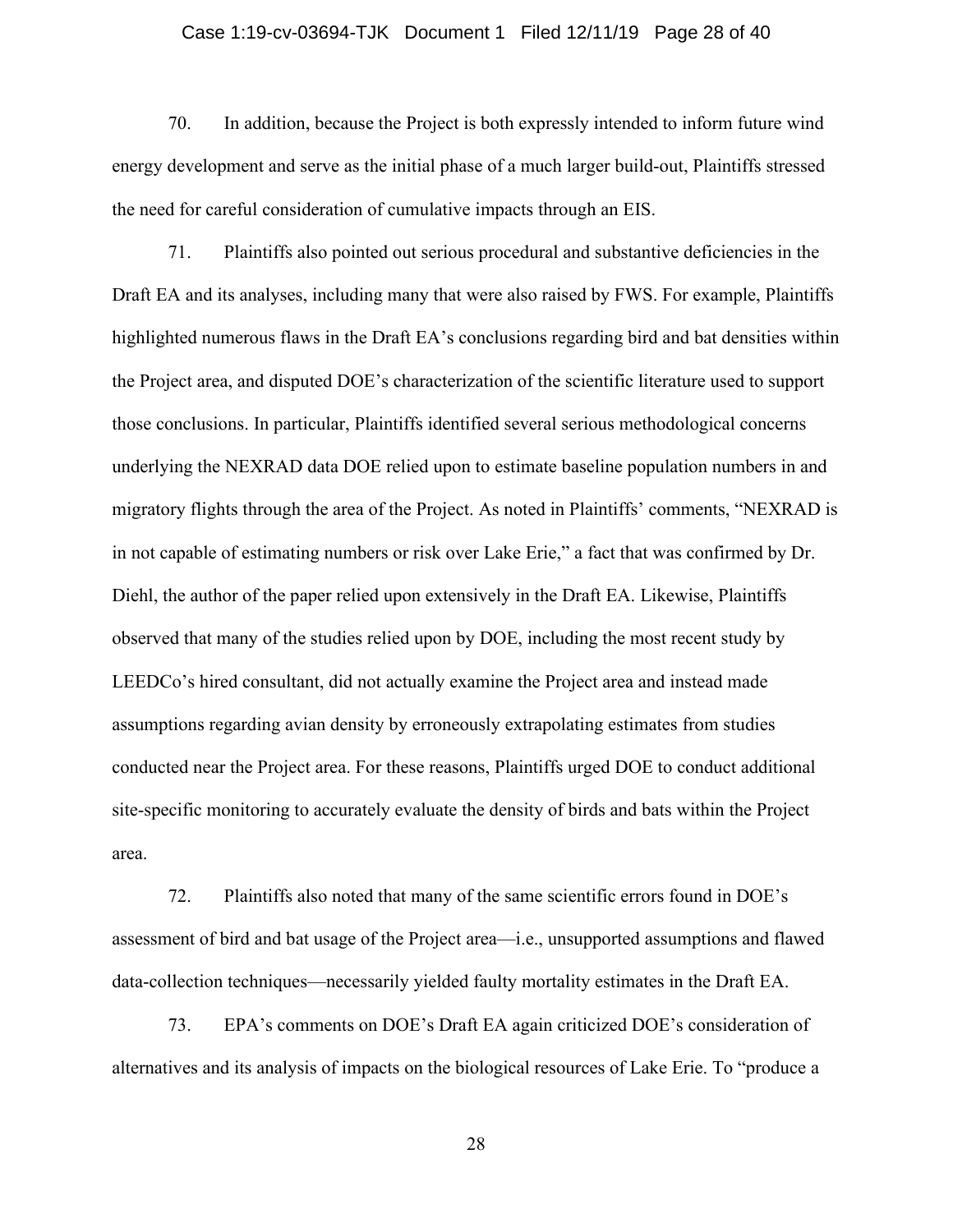#### Case 1:19-cv-03694-TJK Document 1 Filed 12/11/19 Page 29 of 40

*defensible* NEPA record," EPA recommended that DOE's final NEPA document describe the alternative projects considered by DOE and "the process of selecting alternatives for analysis," including the criteria that ultimately led to DOE's selection of the Project. EPA Draft EA Comments at 2 (emphasis added). According to EPA, this examination of alternatives was particularly important in light of the Project's designation as a "demonstration project." *Id.*

74. EPA also questioned the sufficiency of DOE's examination of impacts attributable to the Icebreaker Project. Specifically, EPA questioned whether DOE's conclusion that the Project's impacts to birds, bats, and listed species would be "minor"—was based on an accurate understanding of the environmental baseline. *Id.* at 3. Likewise, EPA questioned whether the Draft EA provided a sufficient basis for its impacts analysis before ultimately concluding that any impacts resulting from the Project would be minimal. In light of these outstanding questions, EPA "strongly encourage[d] DOE and LEEDCo to incorporate all recommendations from relevant Federal and state agencies" into DOE's final NEPA analysis. According to EPA, "doing so would incorporate the expertise of these agencies and should reduce impacts" to wildlife and other affected resources. *Id.*at 4

75. On October 11, 2017, ODNR submitted comments mirroring those submitted by FWS regarding the lack of information regarding impacts to birds and bats. Specifically, ODNR emphasized that "[v]ery little is information about birds and bats at the project site has been collected to-date and conclusions drawn [existing] data may be misleading." ODNR Draft EA Comments at 3. For this reason, ODNR requested that robust data be collected "to support sitespecific conditions in order to evaluate the risk of the project to bird and bat species." *Id.*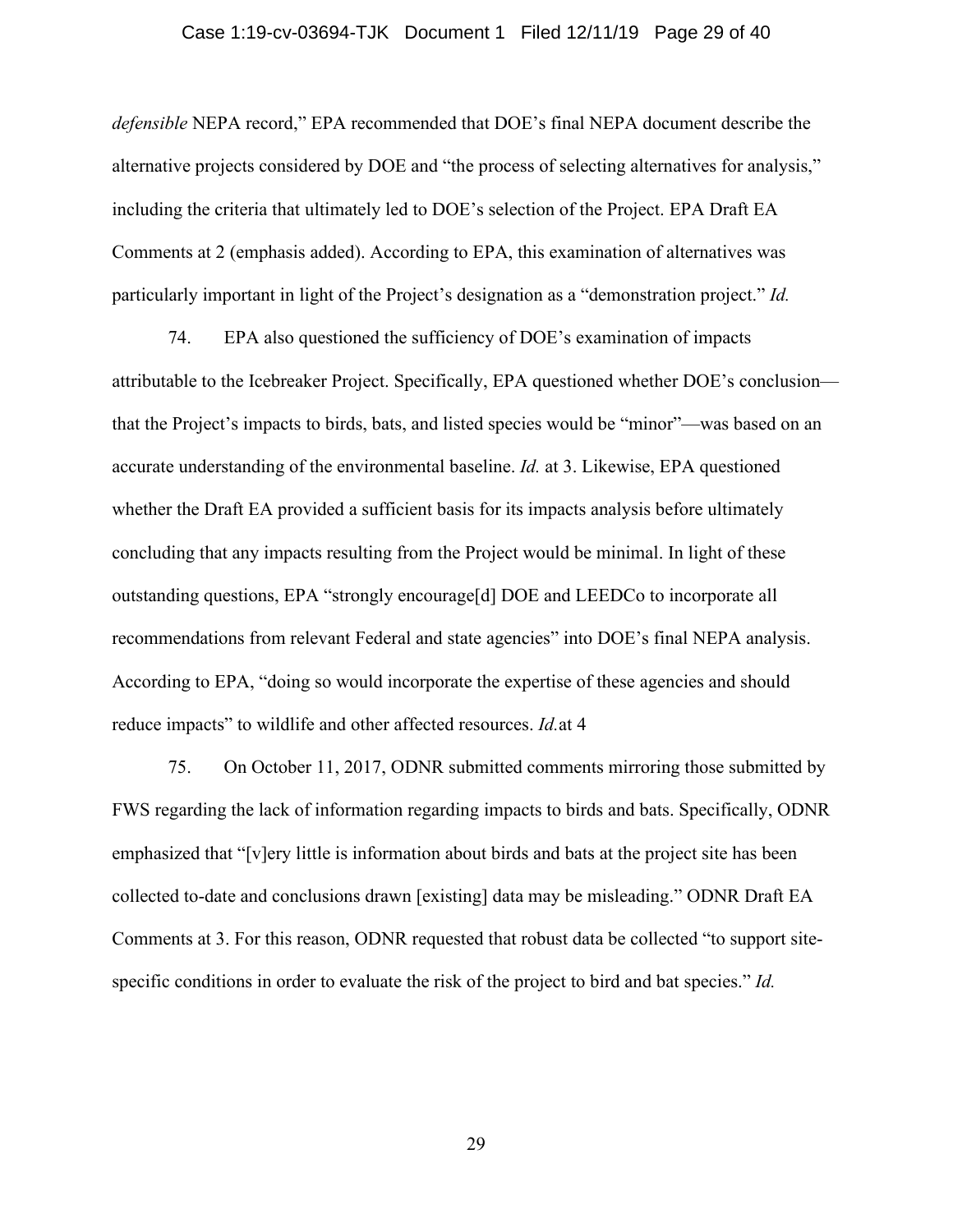### **c. The Final Environmental Assessment**

76. In September 2018, DOE published its Final EA and FONSI for the Icebreaker Project. It contained no substantive revisions from the content contained in the Draft EA.

77. Likewise, the Final EA's CWA Section 404 analysis of the public interest factors remained substantively unchanged. With regard to almost every factor listed, the Corps' public interest review relied entirely on the analysis conducted by DOE without any further discussion of additional alternatives or cumulative impacts associated with permitting the Icebreaker Project.

78. Citing the small scale of the Icebreaker Project to support its decision not to prepare an EIS, DOE declared that "[t]he potential impacts to the human environment are fully analyzed and supported by previous projects, studies and publications," and that "[t]here is a low probability of highly uncertain effects or unique or unknown risks resulting from the Proposed Project." FONSI at 4. DOE reached this conclusion without meaningfully evaluating the bat and avian survey data provided by FWS from the *very location* where the Project would be constructed. To the contrary, the Final EA makes only passing reference to FWS's site-specific data by noting that it will merely "continue to characterize potential bird and bat resources in the area and to refine" some unspecified "pre- and post-construction monitoring for the demonstration project." Final EA at 3-32.

79. The FONSI likewise dismissed the ecological value of the Central Lake Erie Basin Important Bird Area. It concluded that the "small size" of the Project would yield "both short- and long-term impacts but those impacts would be minor," and that Project would not threaten "population-level impacts to any species of birds . . . ." FONSI at 3. DOE did not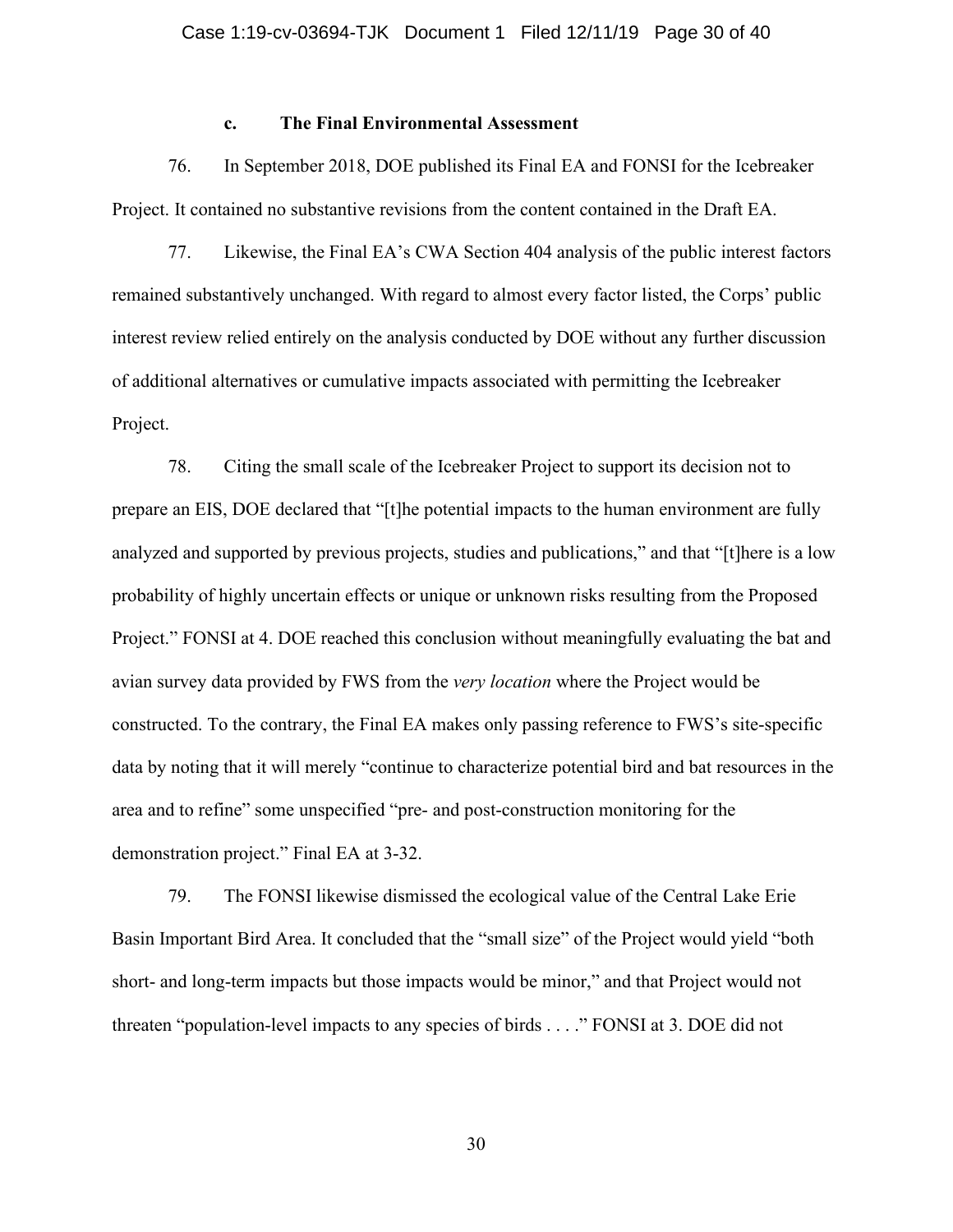#### Case 1:19-cv-03694-TJK Document 1 Filed 12/11/19 Page 31 of 40

examine the impacts of the development of wind power on the area that the Project is expressly intended to catalyze.

80. Moreover, neither the Final EA nor the FONSI attempts to explain why population-level impacts are a prerequisite to triggering the significance requirement under 40 C.F.R. § 1508.27(b)(3) (requiring consideration of "[u]nique characteristics of the geographic area such as . . . *ecologically critical areas*" (emphasis added)). Neither document discusses the impact that the Icebreaker Project, regardless of size or impact level, will have on the conservation value of the Central Lake Erie basin as an Important Bird Area.

81. DOE also dismissed comments requesting an EIS based on "the degree to which the effects on the quality of the human environment are likely to be highly controversial." 40 C.F.R. § 1508.27(b)(4). Although the agency acknowledged that several commenters had expressed concern over EA's lack of site-specific data, DOE concluded without explanation that "those concerns did not rise to a substantial dispute." FONSI at 4. At no point did DOE incorporate the site-specific bat and avian survey data offered by FWS, nor did DOE meaningfully address comments from Plaintiffs, FWS, and ODNR criticizing the scientific validity of the studies DOE relied upon to reach its conclusions regarding the Project's impacts. Instead, the FONSI simply declares that "[*t*]*here is no known credible scientific controversy over the impacts of the Proposed Project*." *Id.* (emphasis added). DOE did not offer any meaningful rebuttal to the critiques of its data or methods. Although DOE reported that it had come to "a general understanding" with FWS "that an EA is the appropriate level of NEPA review for the" Project, that agreement does not appear in the record and does not explain how FWS's serious concerns were actually addressed by DOE.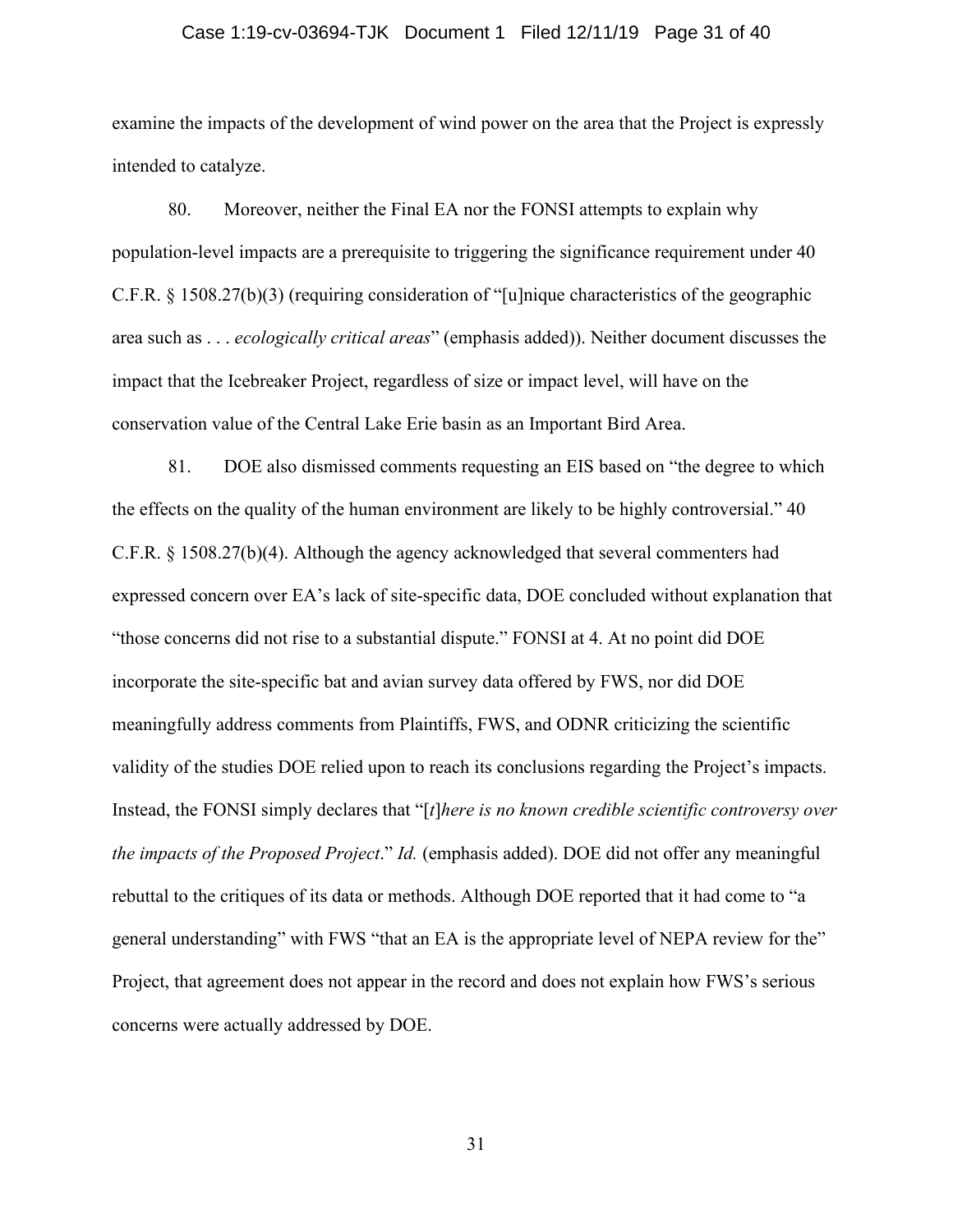#### Case 1:19-cv-03694-TJK Document 1 Filed 12/11/19 Page 32 of 40

82. As to comments from federal and state agencies, Plaintiffs, and others requesting an EIS on the basis of the precedent-setting nature of the Project, the FONSI states that "[i]mplementation of the Proposed Project *does not establish precedent for future actions* or represent a decision in principle about a future consideration." FONSI at 4 (emphasis added). As FWS and Plaintiffs have observed, LEEDCo stated that its "ultimate intent is [to] expand [the Project] from a 20-30 megawatt demonstration project to a 1,000 MW build-out" in the near future. FWS Scoping Comments at 8. Yet, DOE failed to explain how the Icebreaker Project which has been heralded as "demonstration project" with the express aim of "creating a robust U.S. Offshore Wind Energy Industry," Draft EA at 1-2, and will be the first offshore wind project in the Great Lakes, the second ever constructed in freshwater anywhere in the world, and only the second offshore wind project in the United States—does not "establish precedent for future actions or represent a decision in principle about a future consideration." FONSI at 4.

83. Despite objections from Plaintiffs, FWS, and EPA that the range of alternatives considered in the Draft EA was unduly narrow, DOE declined to expand the range of alternatives beyond the two considered in the Draft EA—i.e., either funding the Project as proposed, or not funding the Project (the No-Action Alternative). Under the No-Action Alternative, DOE assumed that the Project would not be constructed. By limiting its evaluation of alternatives to either funding the Project as proposed or not, DOE failed to give meaningful consideration to alternatives that would have fewer adverse impacts, including locating the Project in less environmentally sensitive areas, requiring the use of bladeless turbines, or at least developing rigorous post-construction monitoring and adaptive management measures.

84. In response to comments critical of its alternatives analysis in the Final EA, DOE noted that NEPA requires agencies to "study, develop, and describe appropriate alternatives to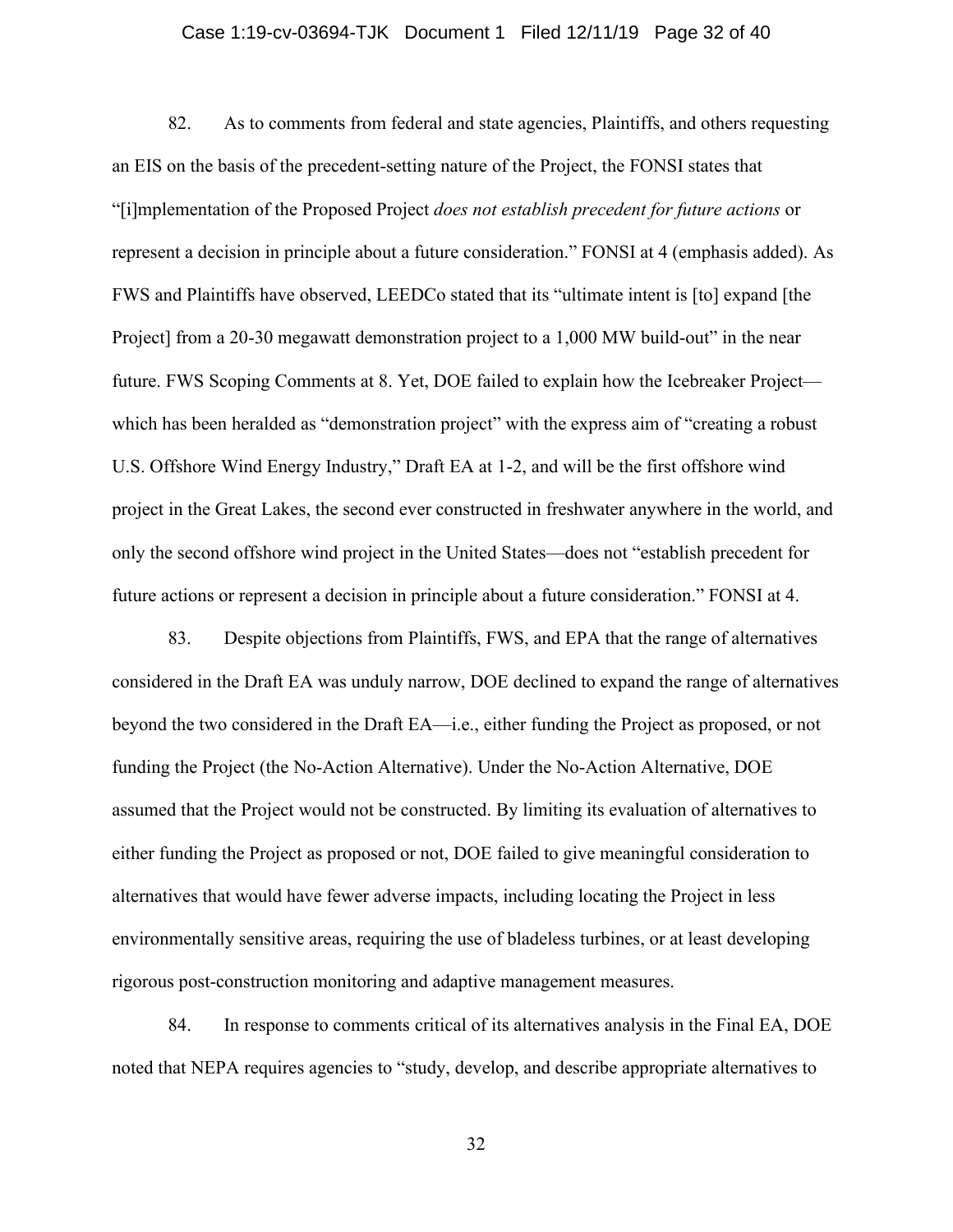#### Case 1:19-cv-03694-TJK Document 1 Filed 12/11/19 Page 33 of 40

recommended courses of action in any proposal which involves unresolved conflicts concerning alternative uses of available resources." 42 U.S.C. § 4332(E). DOE then asserted—without further explanation—that it was not required to consider any additional alternatives because "[t]he Proposed Action does not involve unresolved conflicts concerning alternative uses of available resources." Final EA, App'x A-2, Summary Table of Responses to Draft EA Comments (DOE Response Matrix) at 3. Yet, in making this assertion (which it failed to supply as a rationale for its truncated alternatives analysis in the Draft EA), DOE failed to acknowledge not only that the Project was competitively selected for an award—meaning that, as a factual matter, at least two other alternative projects were considered, *see* Final EA at 1-1-2—but also that commenters comprised of resource managers, scientists, and members of the public vigorously disputed DOE's decisions regarding the Project and allocation of the use of wind and biological resources on Lake Erie. Indeed, as noted above, many commenters, including FWS and ODNR, stressed that an absence of reliable data warrants careful study of the Project's impacts to ensure those resources are not depleted beyond rehabilitation, while a minority of commenters expressed support for the development of wind energy in the Great Lakes. *See* DOE Response Matrix at 12. DOE failed to explain how this dispute over the present and future uses of resources in the Great Lakes region did not qualify as an "unresolved conflict" over the use of various natural resources such that the public would be greatly benefitted by a robust alternatives analysis that sharply defines the pros and cons of all available options.

85. DOE relied on its unexplained assertion that the Project did not involve "unresolved conflicts" to summarily dismiss from detailed consideration reasonable alternatives that were offered by Plaintiffs and FWS. Indeed, Plaintiffs' comments identified a number of feasible alternatives that included innovative turbine designs specifically developed to reduce the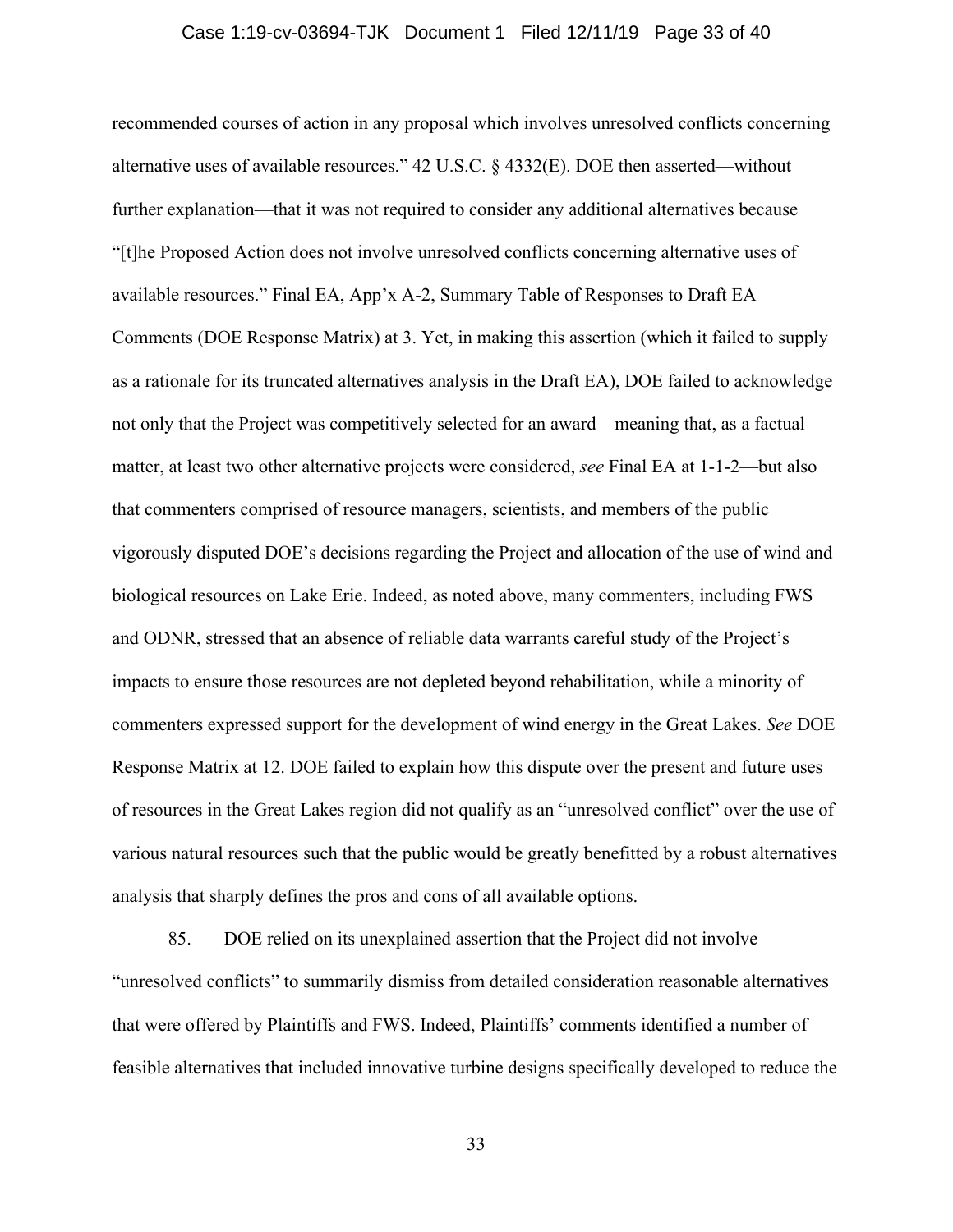#### Case 1:19-cv-03694-TJK Document 1 Filed 12/11/19 Page 34 of 40

impacts on birds and bats. FWS, too, proposed alternatives that the agency—in its expert wildlife capacity—considered relevant for DOE to consider in its NEPA analysis, including the development of experimental pre- and post-construction monitoring mechanisms to better understand the Icebreaker Project's impacts and to help guide any future expansion of wind power in the Great Lakes. Despite the fact that the suggested alternatives would have achieved the Project's express purpose—i.e., "to verify innovative designs and technology developments and validate full performance cost under real operating market conditions"—DOE dismissed each of the suggested alternatives from detailed consideration.

86. Notwithstanding multiple requests from Plaintiffs and FWS that DOE fully examine the cumulative impacts of the very wind energy development that the Project is intended to catalyze, DOE's cursory cumulative impacts analysis in the Final EA remained unchanged. In responding to commenters, DOE stated that "[t]here are no identified reasonably foreseeable actions or proposed projects in Lake Erie of the Great Lakes region." DOE Response Matrix at 12. For that reason, the Final EA concluded that "the goal of LEEDCo and other wind energy supporters to further develop offshore wind in this region is speculative." Final EA at 4-1. According to DOE, "[i]n the absence of an actual proposal, there is not a reasonably foreseeable future action to evaluate as part of the cumulative impacts assessment." *Id.* In essence, DOE maintained that projects were not "reasonably foreseeable"—and as a result, a cumulative impact—unless and until a formal application for a specific wind energy project has been filed. DOE dismissed the potential for future wind development in Lake Erie as "speculative" even though the Icebreaker Project is explicitly intended to pave the way for future wind development both in the Great Lakes region and elsewhere in the United States, and that LEEDCo itself has expressed a desire to expand the Project from a 20 MW facility to a 1,000 MW facility in the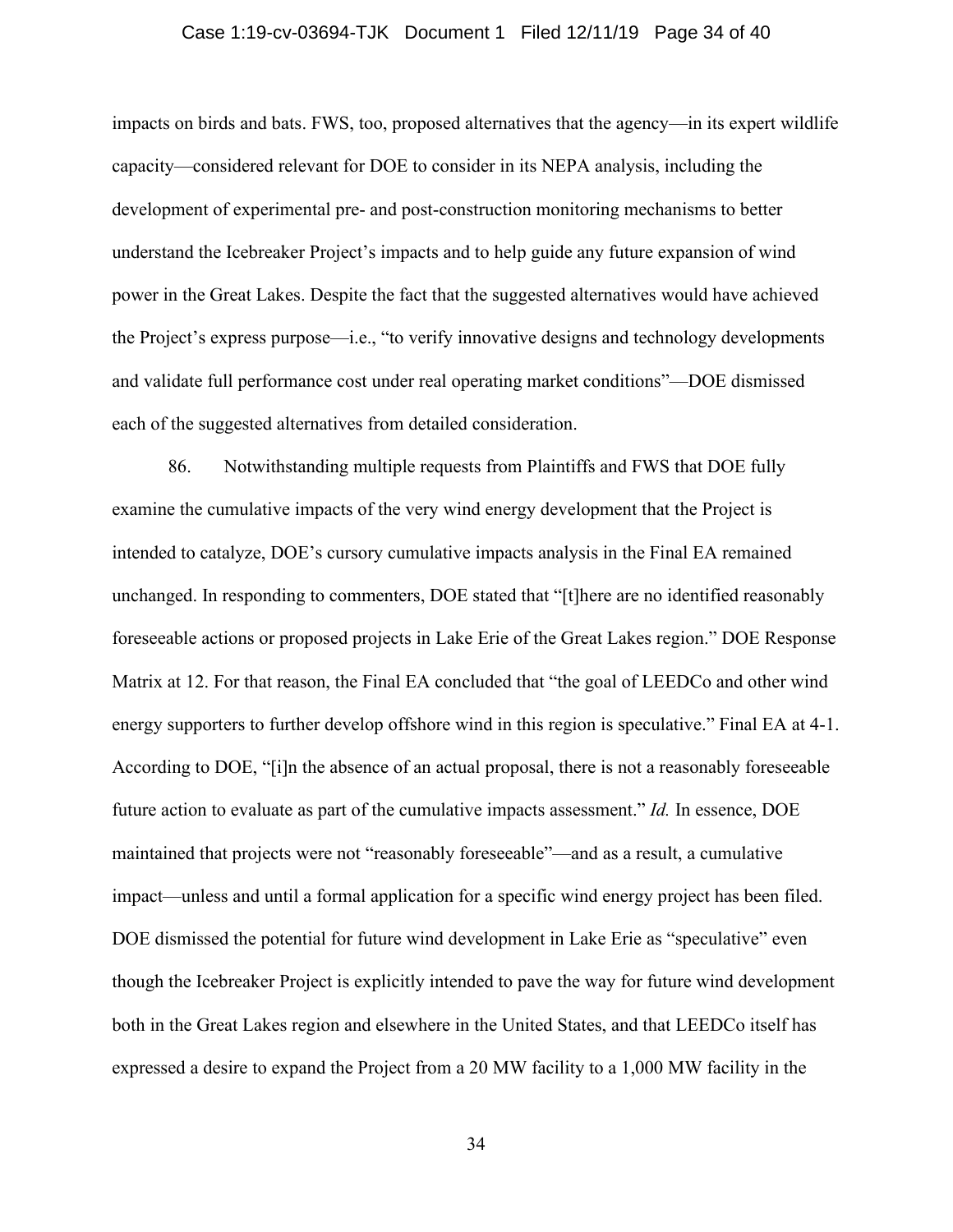#### Case 1:19-cv-03694-TJK Document 1 Filed 12/11/19 Page 35 of 40

near future. As a result, DOE made no effort to examine—either generally or qualitatively—the impacts from the wind energy development that the Project is expressly intended to inform. Nor did DOE attempt to reasonably forecast the ultimate number of turbines that might be placed in the region's offshore ecosystem and the associated environmental impacts, despite the fact that methods and models exist *and have been used by DOE* to forecast wind development in environmental analyses for other projects.

# **C. The Corps' Section 404 Process**

87. On August 31, 2017, LEEDCo applied for a permit for the Project under Section 10 of the RHA and Section 404 of the CWA.

88. In September 2018, prior to DOE's publication of its Final EA, the Corps released a "Fact Sheet" outlining the status of the Corps' review of the Project. In pertinent part, the "Fact Sheet" reported the Corps' proposed intent "to incorporate by reference elements of any final DOE EA into the Corps' environmental analysis decision document." The Corps' "Fact Sheet" further stated that the agency would be determining whether "the benefits of the" Project outweighed its "detriments."

89. On March 13, 2019, the Corps issued a Section 10 RHA and Section 404 CWA combined permit to LEEDCo for the construction and operation of the Project ("CWA Permit").

90. The Final EA contains "[a] summary of how each of the[] public interest review factors was considered in the EA." Final EA at 2-27. The Corps does not offer any analysis of the listed public interest factors. Rather, the Corps directs the public to the section of the Final EA that "describe[s]" the environmental impacts of the Project on the resources implicated by each factor. At no point did the Corps state whether the impacts on each public interest factor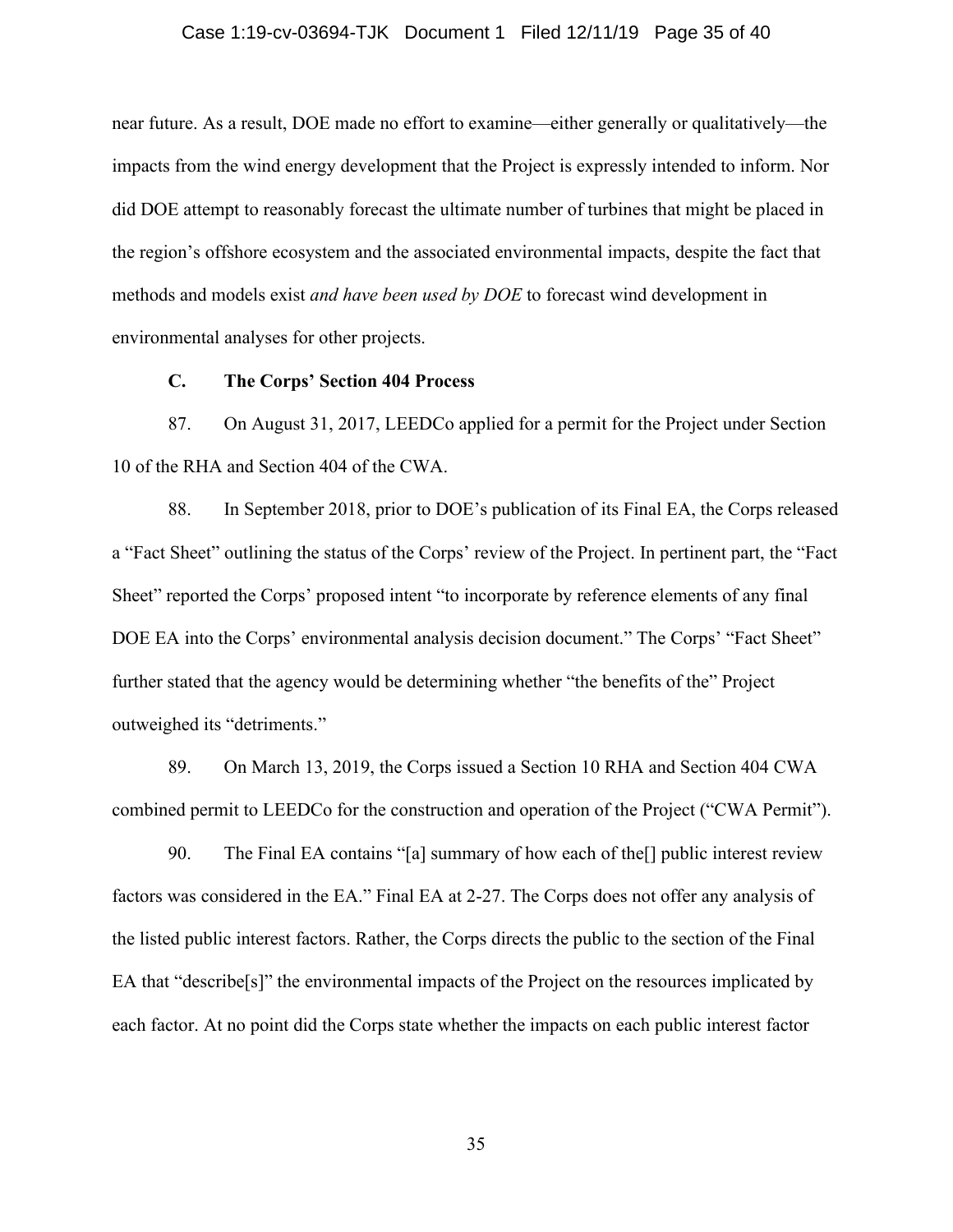#### Case 1:19-cv-03694-TJK Document 1 Filed 12/11/19 Page 36 of 40

weighed for or against granting the CWA Permit. In fact, *none* of the sections the Corps incorporated by reference even *mentions* the "public interest."

91. At no point in the Final EA did the Corps analyze whether the Project is the least environmentally damaging practicable alternative, as required under the CWA. Nor has the Corps issued any public document examining alternatives to the Project.

92. On information and belief, the Corps did not conduct any additional environmental analysis beyond that contained DOE's Final EA. Nor did the Corps ever independently determine whether "the benefits of the" Project outweighed its "detriments," or whether the Project constituted the least environmentally damaging practicable alternative. Instead, the Corps relied on DOE's Final EA as a substitute for its own independent evaluation of the public interest factors and feasible alternatives.

## **PLAINTIFFS' CLAIMS FOR RELIEF**

#### **Claim 1 – Violations of NEPA and the APA**

93. All allegations set forth above in this Complaint are incorporated here by reference.

94. This First Claim for Relief challenges DOE's violations of NEPA and its implementing regulations in funding the Project and preparing its Final EA and FONSI. Plaintiffs bring this claim under the judicial review provisions of the APA, 5 U.S.C. § 706. DOE violated NEPA and its regulations in multiple respects through funding the Project.

95. By failing to prepare an EIS, despite the fact that the Project implicates several of NEPA's significance factors and will result in significant environmental impacts, DOE violated NEPA and its implementing regulations, and acted arbitrarily and capriciously.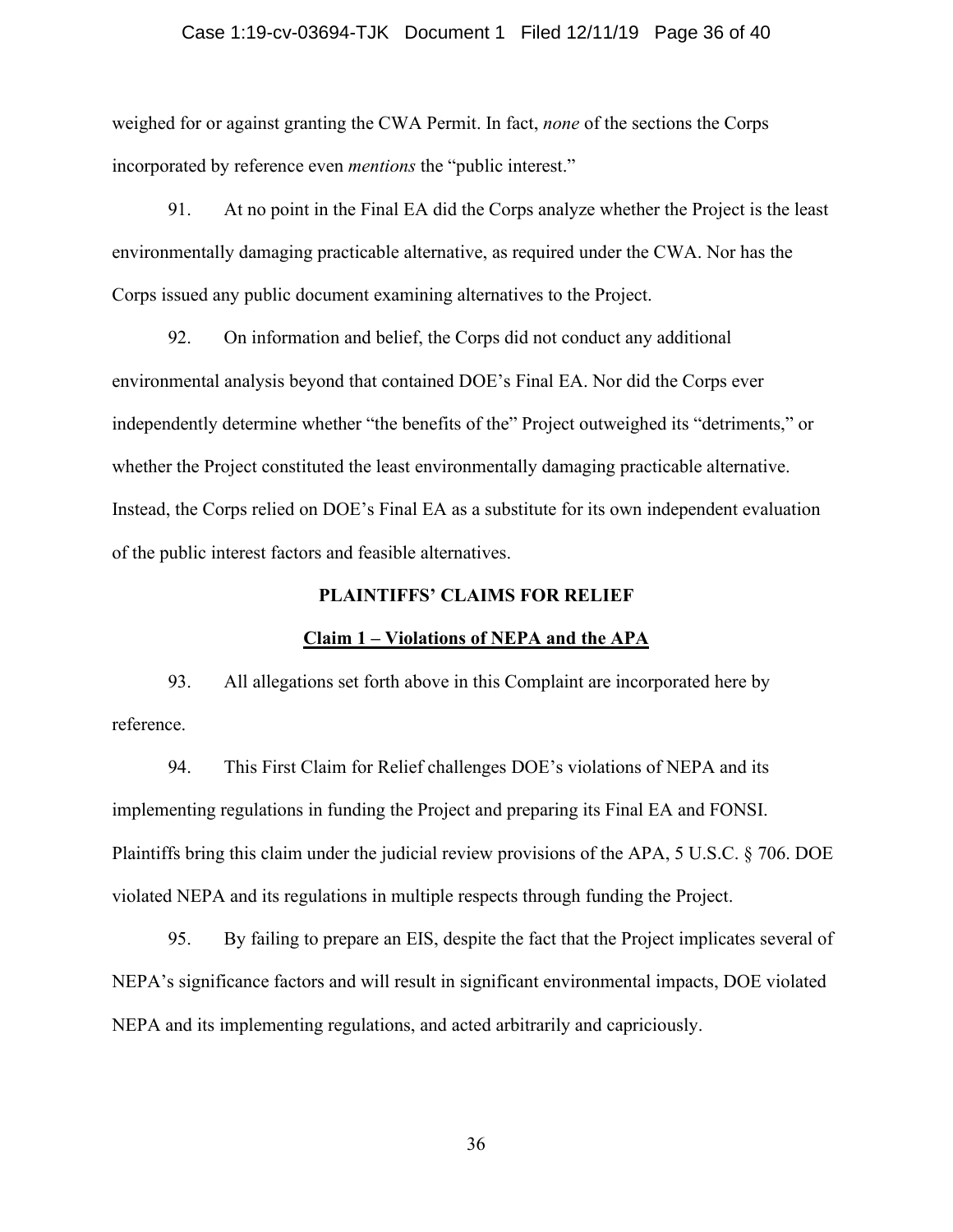#### Case 1:19-cv-03694-TJK Document 1 Filed 12/11/19 Page 37 of 40

96. By failing to examine a reasonable range of alternatives, and by relying on an unexplained recitation of NEPA's statutory language to evade consideration of a reasonable range of alternatives to the Project, DOE violated NEPA and its implementing regulations, and acted arbitrarily and capriciously.

97. By failing to adequately analyze alternatives that could minimize the Project's environmental impacts while simultaneously satisfying DOE's stated purpose and need, DOE violated NEPA and its implementing regulations, and acted arbitrarily and capriciously.

98. By supplying a new rationale in its response to comments at the Final EA stage for its decision not to analyze any action alternatives other than the proposed action, DOE failed to provide the public with an opportunity to address the validity of that rationale and issued a final EA and decision that do not constitute the logical outgrowth of the analysis in the Draft EA, in violation of NEPA, its implementing regulations, and the APA.

99. By arbitrarily rejecting or failing to meaningfully address highly relevant comments from expert sister agencies, Plaintiffs, and others—including data demonstrating that DOE's impacts analysis with respect to affected wildlife was fatally flawed—DOE failed to take a "hard look" at the substantial impacts of the Icebreaker Project, in violation of NEPA, its implementing regulations, and the APA.

100. By arbitrarily ignoring and/or dismissing the reasonably foreseeable impacts of its decision to fund the Icebreaker Project, including impacts from the very expansion of wind energy in the Great Lakes that the Project is intended to catalyze (both through this Project's future expansion and the construction of additional projects), DOE failed to take a "hard look" at the indirect and cumulative impacts attributable to the Icebreaker Project, in violation of NEPA, its implementing regulations, and the APA.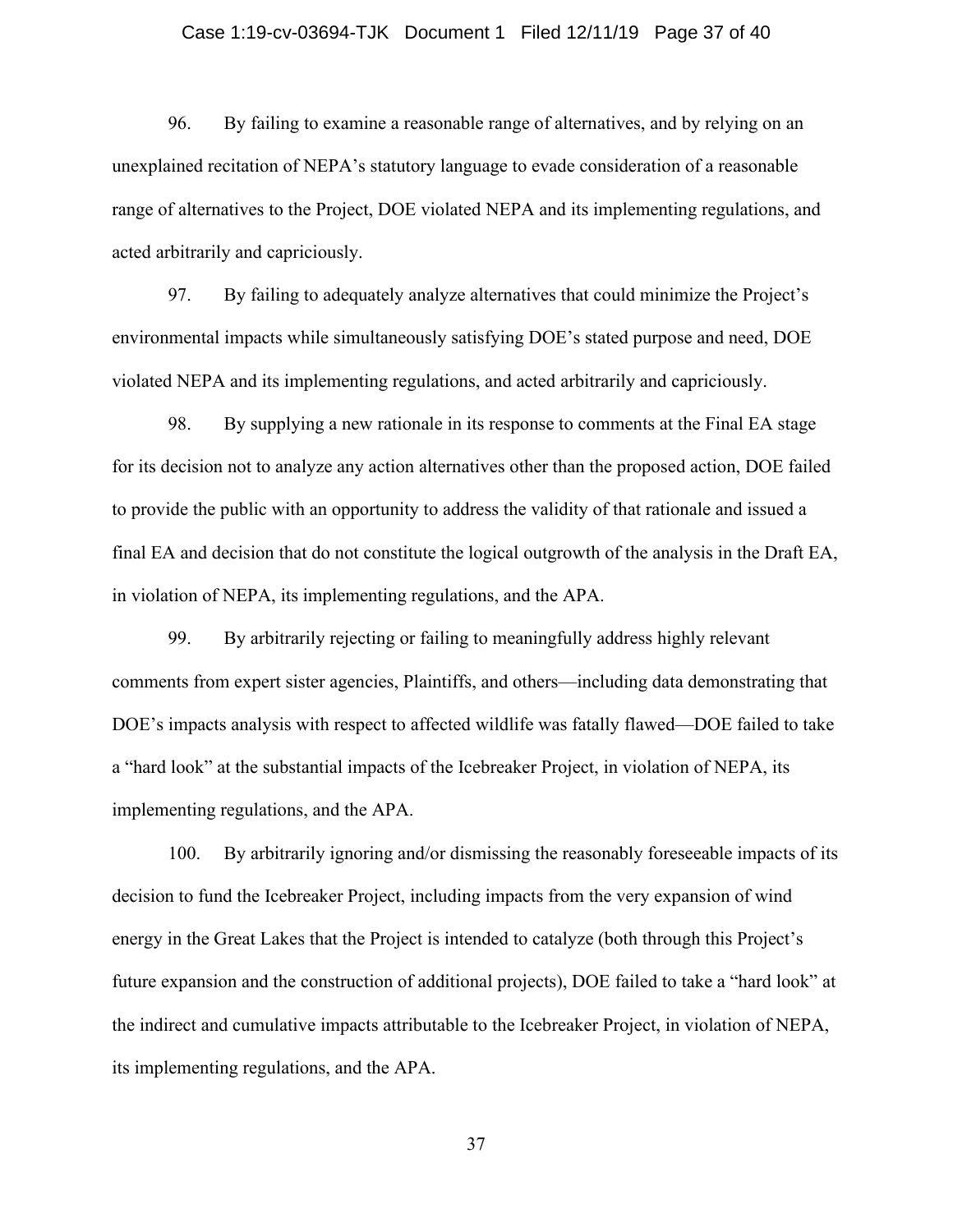# **Claim 2 – Violations of the CWA and the APA**

101. All allegations set forth above in this Complaint are incorporated here by reference.

102. This Second Claim for Relief challenges the Corps' violations of the CWA and its implementing regulations in permitting the Project's construction and operation. Plaintiffs bring this claim under the judicial review provisions of the APA, 5 U.S.C. § 706. Defendants violated the CWA and its regulations in multiple respects through issuance of the challenged Section 404 permit.

103. By resting its purported evaluation of the public interest factors entirely on the Final EA's fatally flawed impacts analysis and attempting to rely on the Final EA as a substitute for an independent analysis of the public interest factors affected by the Project, the Corps violated the CWA and its implementing regulations. In addition, the Corps' failure to make any determination as to whether the Project is in the public interest before issuing the Section 404 Permit violated the CWA and is arbitrary and capricious.

104. By failing to identify—let alone analyze—the relative benefits and impacts of feasible alternatives to the Project beyond the single action alternative examined in the Final EA (i.e., the proposed action), the Corps failed to examine and determine whether the Project was the least environmentally damaging practicable alternative, in violation of the CWA, its implementing regulations, and the APA.

#### **PRAYER FOR RELIEF**

**WHEREFORE**, Plaintiffs respectfully request that this Court:

(1) Declare that Defendants' decisions to fund and authorize construction and operation of the Icebreaker Project as described herein violates NEPA, the CWA, and the APA;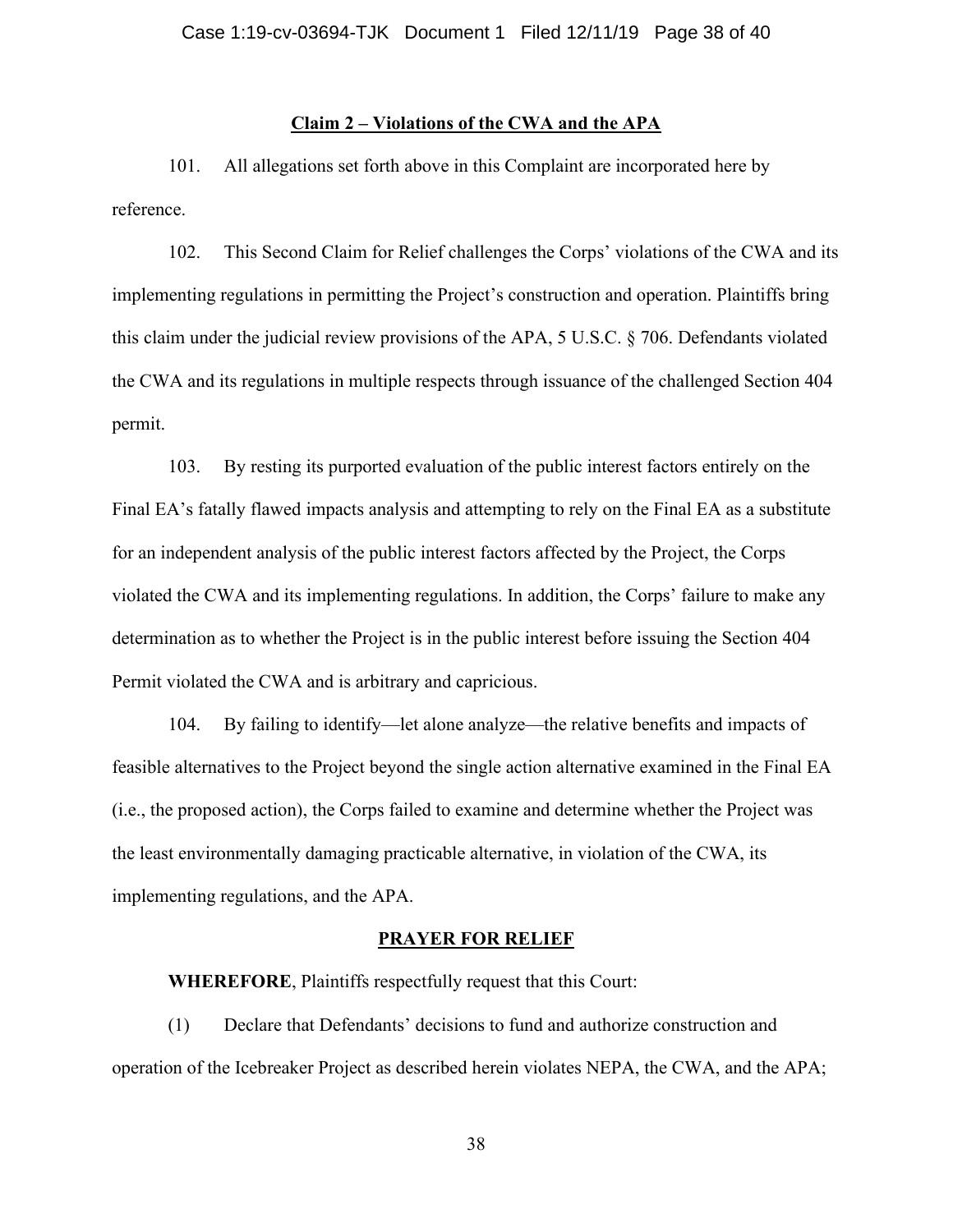# Case 1:19-cv-03694-TJK Document 1 Filed 12/11/19 Page 39 of 40

(2) Set aside DOE's funding award to LEEDCo, the Final EA, the FONSI, and the

Corps' permit consistent with the requirements of NEPA, the CWA, and the APA;

(3) Enjoin Defendants from funding and/or authorizing the Icebreaker Project and its

operation until DOE and the Corps have fully complied with their obligations under NEPA, the

CWA, and the APA;

- (4) Award Plaintiffs their reasonable attorneys' fees and costs; and
- (5) Grant Plaintiffs any other further relief that this Court may deem just and proper.

Respectfully submitted this 11th day of December, 2019.

*/s/Matthew R. Arnold* Matthew R. Arnold DC Bar No. 1618616 Eubanks & Associates, LLC 1509 16th St. NW Washington, DC 20036 843-718-4513 matt@eubankslegal.com

# */s/ Elizabeth L. Lewis*

Elizabeth L. Lewis DC Bar No. 229702 Eubanks & Associates, LLC 1509 16th St. NW Washington, DC 20036 202-556-1243 lizzie@eubankslegal.com

# */s/William S. Eubanks, II*

William S. Eubanks, II DC Bar No. 987036 Eubanks & Associates, LLC 2601 S. Lemay Ave. Unit 7-240 Fort Collins, CO 80525 970-703-6060 bill@eubankslegal.com

*/s/ William F. Sheehan* William F. Sheehan